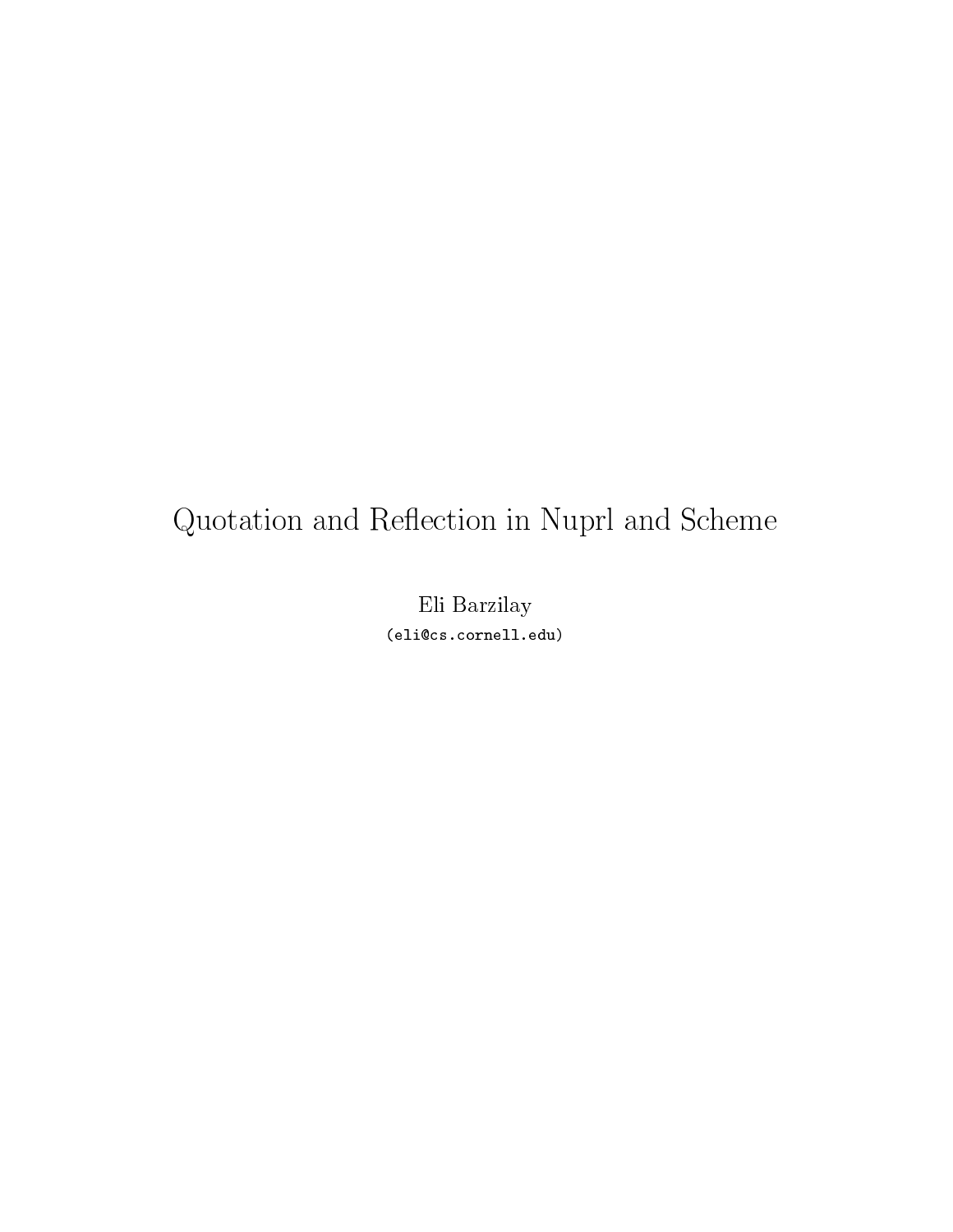| $\mathbf{1}$   |                     | Goals & Outline                                                          | 1              |
|----------------|---------------------|--------------------------------------------------------------------------|----------------|
| $\overline{2}$ |                     | Introduction                                                             | $\mathbf{1}$   |
| 3              |                     | <b>Reflection in Programming Languages</b>                               | $\overline{4}$ |
| 4              | (Pure) Scheme<br>6  |                                                                          |                |
|                | 4.1                 |                                                                          | 6              |
|                | 4.2                 |                                                                          | $\overline{7}$ |
|                | 4.3                 |                                                                          | 8              |
|                | 4.4                 | Quotations (Representations) $\ldots \ldots \ldots \ldots \ldots \ldots$ | $\overline{9}$ |
|                | 4.5                 |                                                                          | 10             |
| $\overline{5}$ | Nuprl<br>11         |                                                                          |                |
|                | 5.1                 |                                                                          | 11             |
|                | 5.2                 |                                                                          | 12             |
|                | 5.3                 |                                                                          | 12             |
|                | 5.4                 | Quotations (Representations)                                             | 13             |
|                | 5.5                 |                                                                          | 15             |
| 6              | Quotations          |                                                                          | 15             |
|                | 6.1                 |                                                                          | 16             |
|                | 6.2                 | A Quasi-Quotation Preprocessor                                           | 18             |
|                | 6.3                 |                                                                          | 19             |
|                | 6.4                 |                                                                          | 21             |
| 7              |                     | Conclusions                                                              | 22             |
|                | <b>Bibliography</b> |                                                                          |                |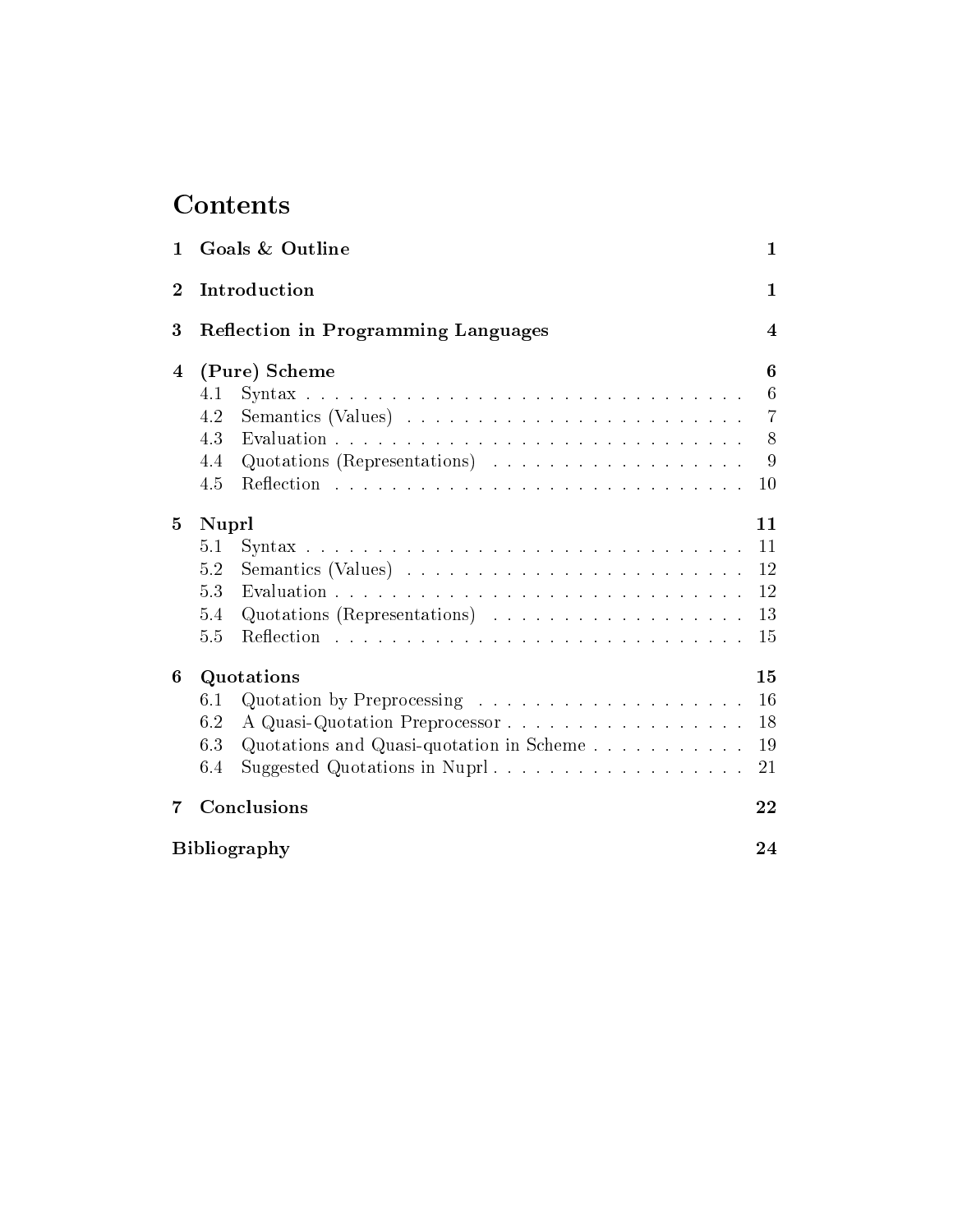#### 1Goals & Outline

Relationships between the concepts of proof systems and programming languages are known. Some are well demonstrated in systems like Coq and Nuprl, but other aspects have not been fully implemented, such as reflection. I believe that the true context in which such ideas are becoming useful is when they are implemented, this "implementation as understanding" principle is the reason some parts of the following text ontain ode pie
es. This should take the form of a logical environment with reflection mechanisms, Nuprl is a good hoi
e sin
e it is used for onne
ting logi and programming languages. Therefore, the first step towards creating such an implementation should be taken: pinpointing what should be done, and how. This paper is an attempt to do this.

An implementation of such a reflective system merges two quite different environments, each with its own syntax, semantics, evaluation and quotations. The dis
ussion, therefore, starts with these attributes in general languages in Section 2; programming languages are inspected generally in Se
tion 3 and using a pure version of S
heme as a point of view due to the simplicity of its reflection mechanisms in Section 4; Nuprl is then discussed as our goal logi
al environment in Se
tion 5; possible ways of implementing a quotation mechanism are discussed in Section 6. Finally, conclusions are presented in Se
tion 7, this is the most important part.

#### 2**Introduction**

The term "language" as we use it, is a formal way of communicating concepts (objects in some domain). The language itself can come in several different ways such as vocal sounds, written text, or text encoded in computer files. Whatever form a language takes, there are rules to specify what constructs are valid  $\frac{d}{dx}$  syntax, and how to associate syntactic constructs with the concepts they represent  $-$  *semantics* (or meaning). For example the syntactic construct of the Hebrew sound "shalosh", of the English letter sequence t-h-re-e, of the ASCII character "3" in some conventional programming language. and of the Nuprl term 'natnum $\{3:n\}$  ()', all have the semantics of the number three. The semantic rules match syntactic structures in the language to obje
ts in some domain that this language denotes.

Note that the place where syntax ends and semantics begins is not fixed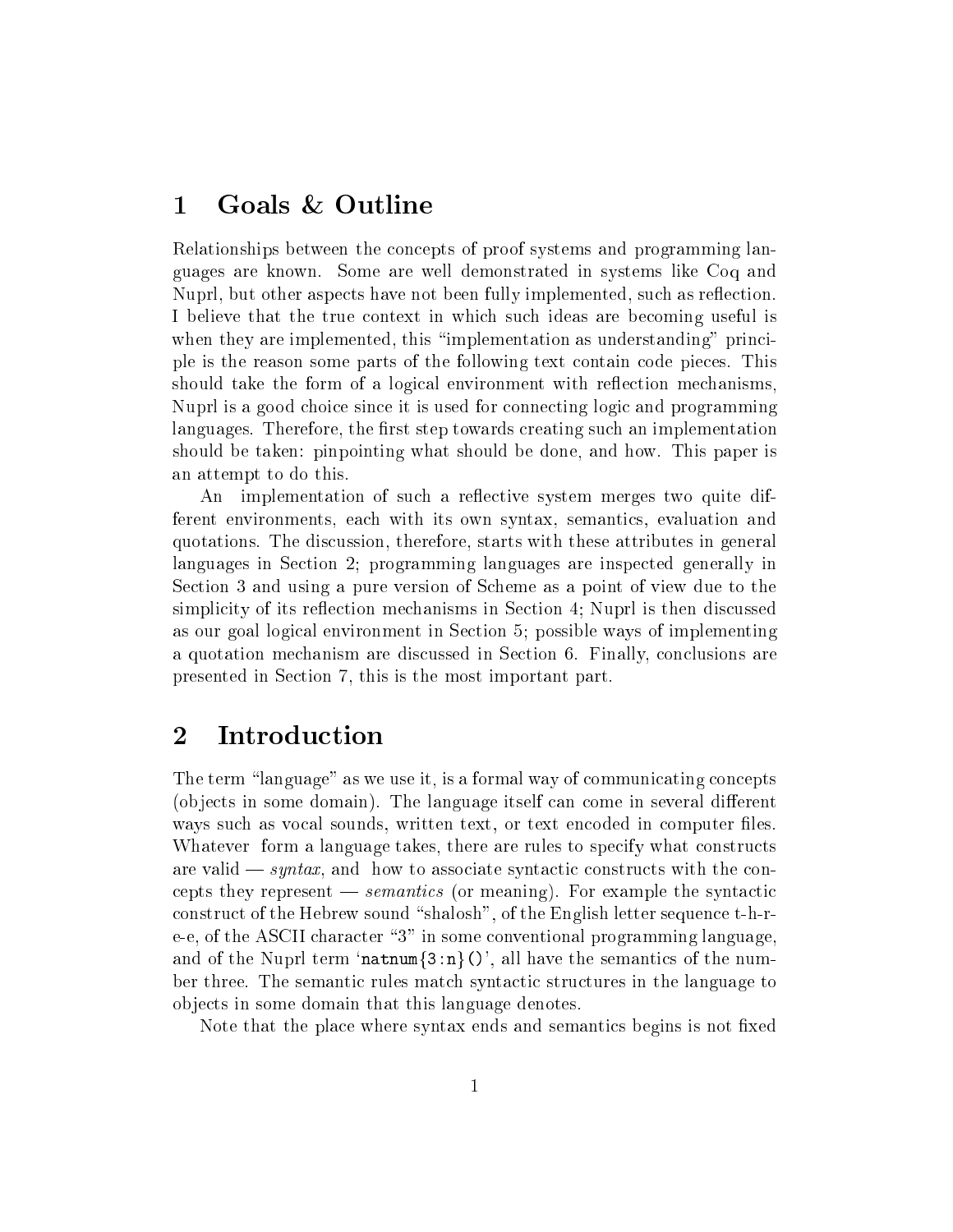— we decide what syntax is valid, and then how to get its semantics, so filtering out some constructs can be done by declaring them as syntactically incorrect or by making their semantics void. For example, we can say that the expression  $1+ia^n$  is syntactically incorrect, or that it is syntactically orre
t but raises an error when evaluated or ompiled, making it meaningless. This is clear in a programming language implementation (deciding what component is responsible for detecting such errors  $-$  the evaluator or the parser), but it is also a question in natural languages (one option is that "books sky snail" is syntactically incorrect because it contains a sequence of three nouns, but another is that it is orre
t be
ause all three words are spelled right).

The term "reflection" describes three properties of a language, the first two are the fact that it allows syntax that denotes (by its semantics) its own syntactic constructs, and that it can talk about such constructs. In written natural language, the double quote symbol is used to specify that a piece of text is not to be taken as representing on
epts in the normal way but instead, as representing the a
tual text itself. For example, the English word "water" stands for water, but the text "the English word 'water'" uses the actual word "water" as a piece of syntax (and this sentence just mentioned a pie
e of text that ontained quotes). It is obvious that quotations are a fundamental aspect of reflection.

So the first thing to have in the domain represented by a language that can reflect itself is objects that stand for syntax object of the language itself, in other words, make the set of syntax onstru
ts a subset of the represented values domain. Then, we must have some syntax that specifies such quotations (the double quotes in the natural language case). When we have such a piece of syntax  $S_1$  that denotes a data structure that represents a piece of syntax  $S_0$ , we say that  $S_1$  is the *quotation* of  $S_0$ .

Many representations can be used to specify quotations. One obvious representation is taken from the informal usage of quotes and raw text in natural language, however, this is an extremely poor representation for programming languages and logical systems since it does not reflect the inherently recursive nature of syntactical constructs . A representation that is natural in the context of formal languages is using the language capabilities for defined types

<sup>&</sup>lt;sup>1</sup>Natural language syntax is structured as well, but this structuring can be ambiguous sometimes which means that a recursive tree structure can be insufficient. This is not a central issue since when such text is read, we automatically perceive its 'parsed' form.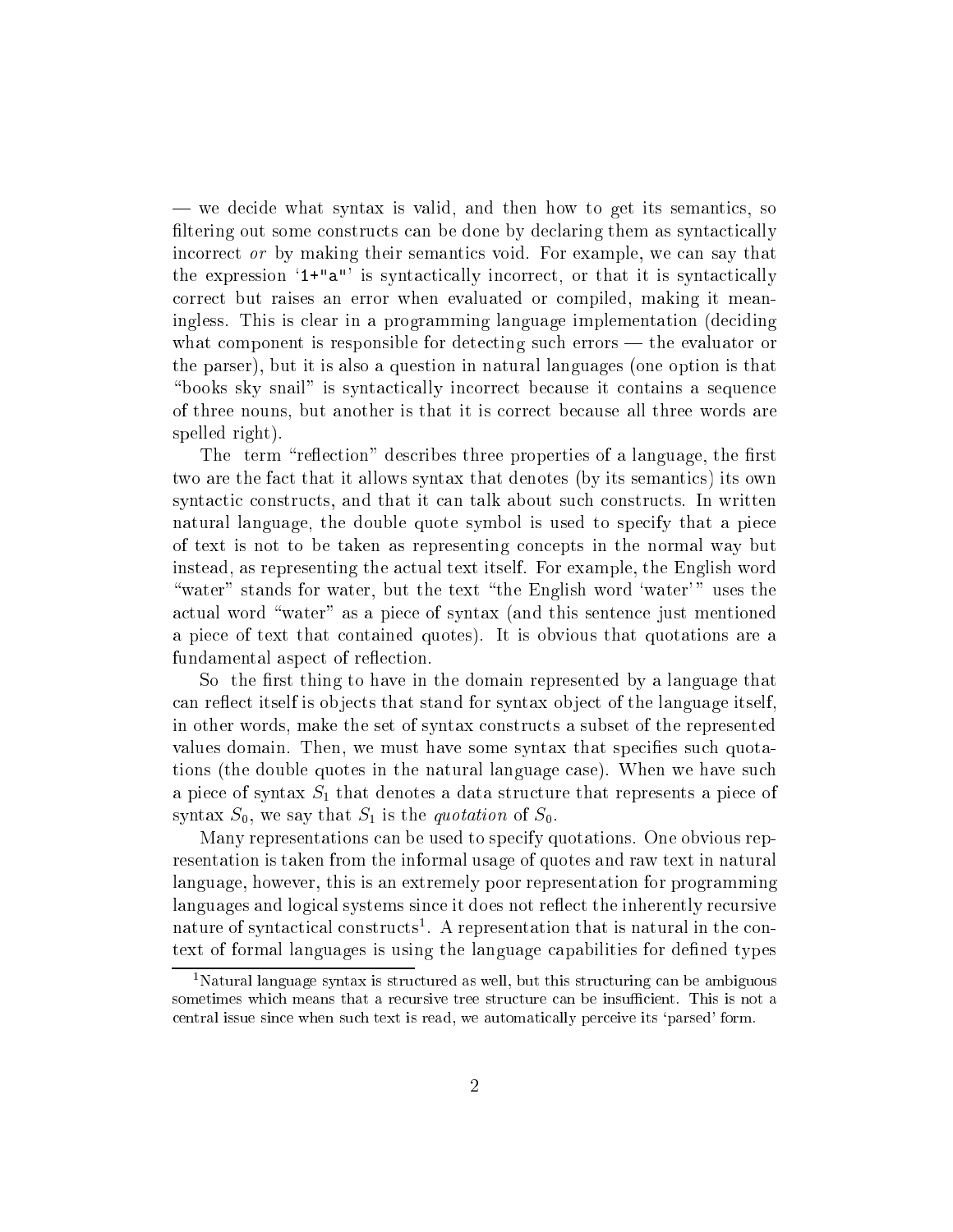(re
ords in the ase of programming languages, and tuples/sequen
es/dened types in the case of logical systems). Writinf such structures explicitly is also insufficient since it makes quotation cumbersome and inefficient, specifically, repeatedly quoting some syntactic object makes the result grow exponentially. Other mechanisms like a quotation context, operator shifting and a general prepro
essing me
hanism an all help solve this problem, these are dis
ussed in Se
tion 6.

Most languages have an inherent evaluation process: we first get the syntax, then see what it denotes (if it makes sense) using the semantics of our language, and then we evaluate the result. This is a mental pro
ess that starts with a senten
e as a pie
e of syntax, onverts it to a pie
e of semanti information, and then forms a final mental piece of information in our mind using some form of evaluation.

Evaluation can take several forms, for example  $-$  we can identify and expand definitions such as "Eli's wife" or pronouns like "you" and identify them with other concepts such as "Regina Barzilay". We can also use some logi
al rules that are part of our language like eliminating double negations. More rules that we use to build such a 'mental image' can come from the pro
ess in whi
h this image is built, for example, adje
tives spe
ify properties of objects, so they are order-independent (e.g., "the big blue car" and "the blue big car"). Finally, some information is taken from rules of the physical world: we know that "mixing flour and eggs" is the same as "mixing eggs and flour", or that "a half-full glass" is the same as "a half-empty glass"  $$ this, of ourse, an depend on the ontext in whi
h it is used.

There are also rules that handle quotations: this is interesting since it is the way natural language implements self-referen
e. Quotations an be used as any other object, and they actually describe their contents: so the first thing that makes this similar to the world of programming is that evaluation does not occur inside quotes. As an example, the previous paragraphs mentioned several pieces of text that would evaluate to the same mental image if they were unquoted. More rules involve referencing pieces of text, as in "The third word of this senten
e", or dire
t evaluation using terms like `meaning' as in: "The word 'word' stands for the concept of a word."

This leads us to the third property of a reflected language: when we have the above two, then it is possible to talk about the language within

<sup>2</sup> This is the term we use for using an operator name to reate a onstru
tor that generates quoted ode that mentions the original operator.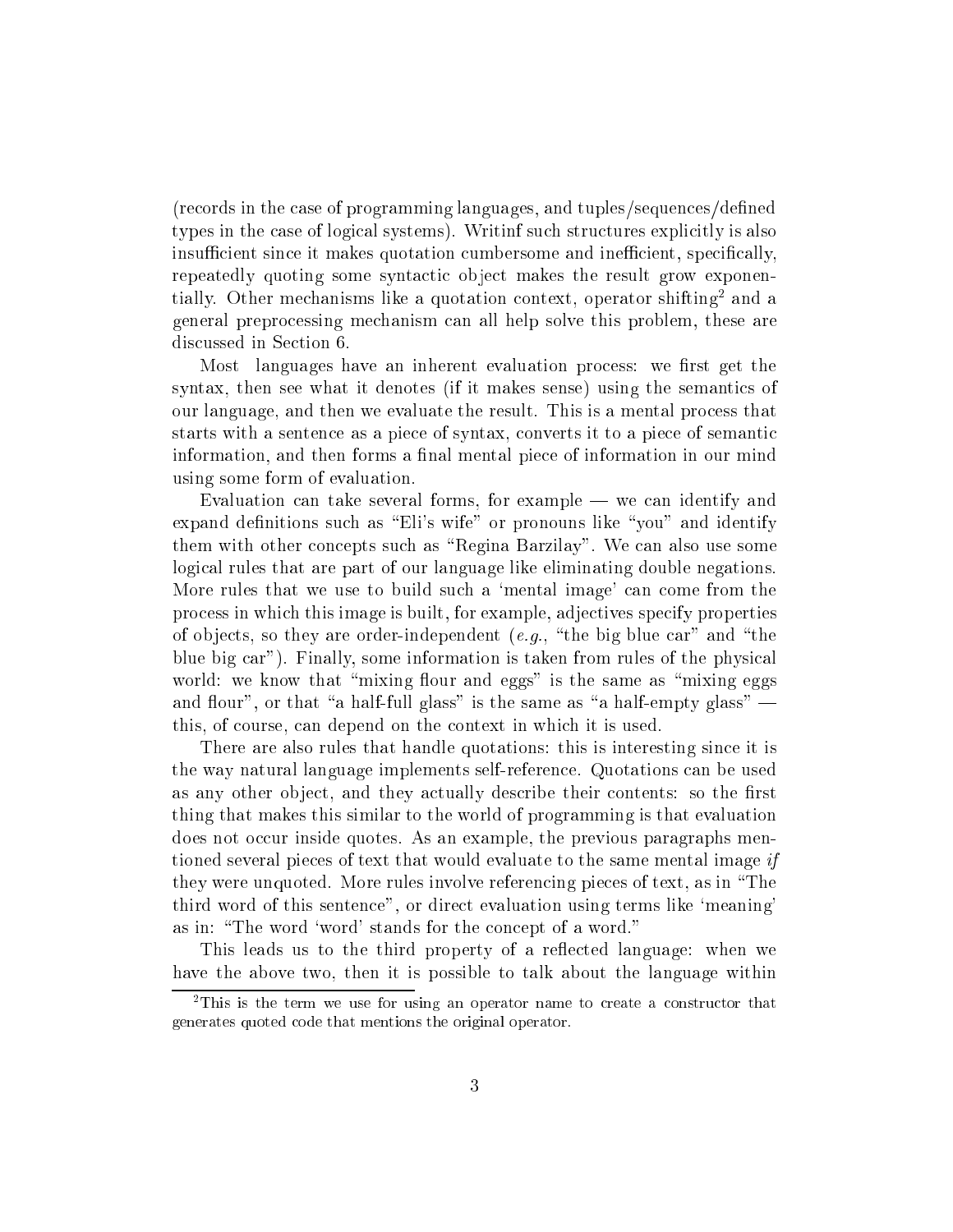itself, but there is no real guarantee that the quoted language is *identical* the language itself. Therefore, the third property is the correspondence between this representation and the language. This an be regarded as the guard-dog that makes sure represented objects behave as we *expect* them to behave. The form of this orresponden
e depends on the nature of the language:

- in a natural language we want quoted text to be related to the and the a meaning of that text;
- in a programming language we want evaluation of quoted sour
e ode to behave the same as the same unquoted sour
e;
- and in a logicity was expected to the rule that the rule that is not a rule to the contract of the contract of take a pie
e of quoted inferen
e and on
ludes that the same fa
t is true (in other words, provability of some represented term implies that the term itself is true).

#### 3Reflection in Programming Languages

When talking about programming languages, we must be more pre
ise. A programming language has some formal rules for onstru
ting its syntax, and a fun
tion that evaluates su
h input, produ
ing some result. An operational semantics is defined by an evaluation process that turns syntax into values. The evaluator can come in several forms such as an interpreter, or the composition of a compiler and machine execution. To reflect here means to be able to write a program that an itself generate pie
es of ode and execute them. Of course, this is almost always possible, since even a primitive language like assembly code can be used to write a text file containing some other text, use the operating system to invoke the assembler over this file and execute the result. This is, however, an extremely crude way of implementing and using renection<sup>-</sup> because:

1. It relies on features that are external to the language itself (the OS and accessibility of a compiler in this case) which is inefficient, and might not be available at run-time.

I have heard of some production engineers in Intel that used a similar technique to implement functions that get a variable number of arguments using batch files that wrote Basi programs.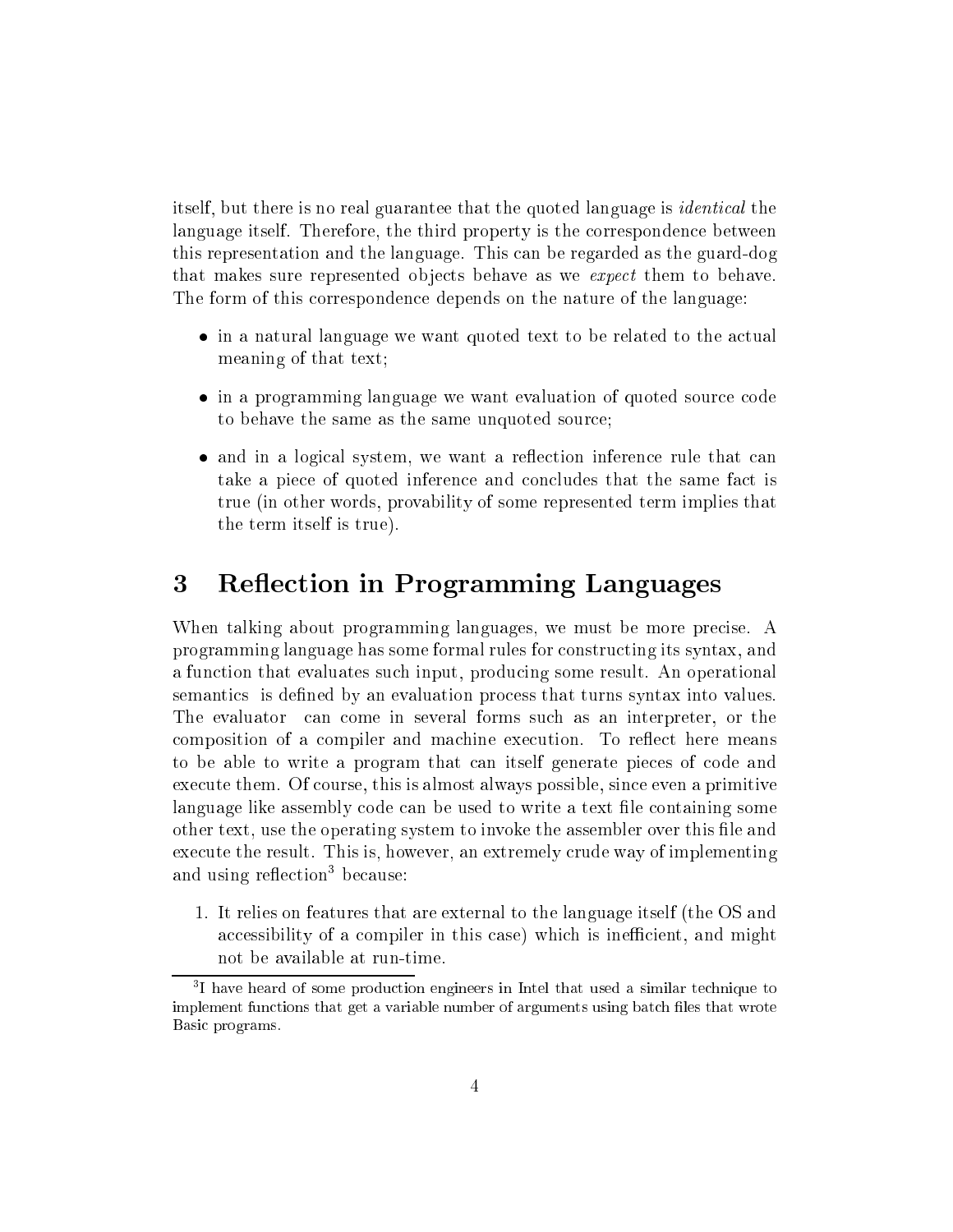2. Text file generation, or text strings in general, is a low-level representation that is difficult to manage and understand, mainly because they fail to represent the recursive nature of the syntax  $|3|$ .

What is much preferred for this purpose are data structures within the language that can represent syntax, and, of course, some mechanism to specify quotations. Quotation of a piece of syntax  $S_0$  in this context means: finding a piece of syntax  $S_1$  that *evaluates* to an object which is a representation of  $S_0$ .

As mentioned earlier, the obvious way for representing syntax is to define recursive data structures (assuming the language has some way to define such structures). This can vary from complex representations like the Abstract Syntax Tree entries used by CamlP4 [4] to the simple lists of Scheme [6]. One thing to note is that these data structures define the line between syntax and representation  $-$  everything that can be parsed to such structures is onsidered valid syntax.

The next step on the way to reflection is to have a user-available evaluator in some reasonable way. One way of achieving this is to implement one  $$ this has the advantage of requiring only user data stru
tures and Turing completeness. An obvious reason for rejecting this is that it is basically re-inventing the wheel that you already use, but an even stronger reason is that this is not true reflection in the sense that the implemented evaluator has no relation to the language used ex
ept for the programmer's wishful thinking. The consequent of this is that "true" reflection should be enabled using the actual evaluation function which executes the program itself  $$ this is by means of exposing it to the language. This guarantees the third property mentioned above.

This can be achieved using a fixed-point principle: implement an evaluator that an evaluate itself and use the result. The question here is whether this result is equivalent to the original evaluator. A safer way for this is exposing the language's built-in evaluator to the language itself; by this, the interfa
e barrier between the language and its interpreter is broken, but this is the essen
e of re
e
tion: using a language to talk about itself. Exposing internal parts of a substrate system su
h as a programming language is a general idea that can be used to achieve greater flexibility as demonstrated

<sup>-</sup>Some compilers such as OCami are built by bootstrapping — making the compiler compile itself and iterate using the result, until the compiled result is identical to the ompiler itself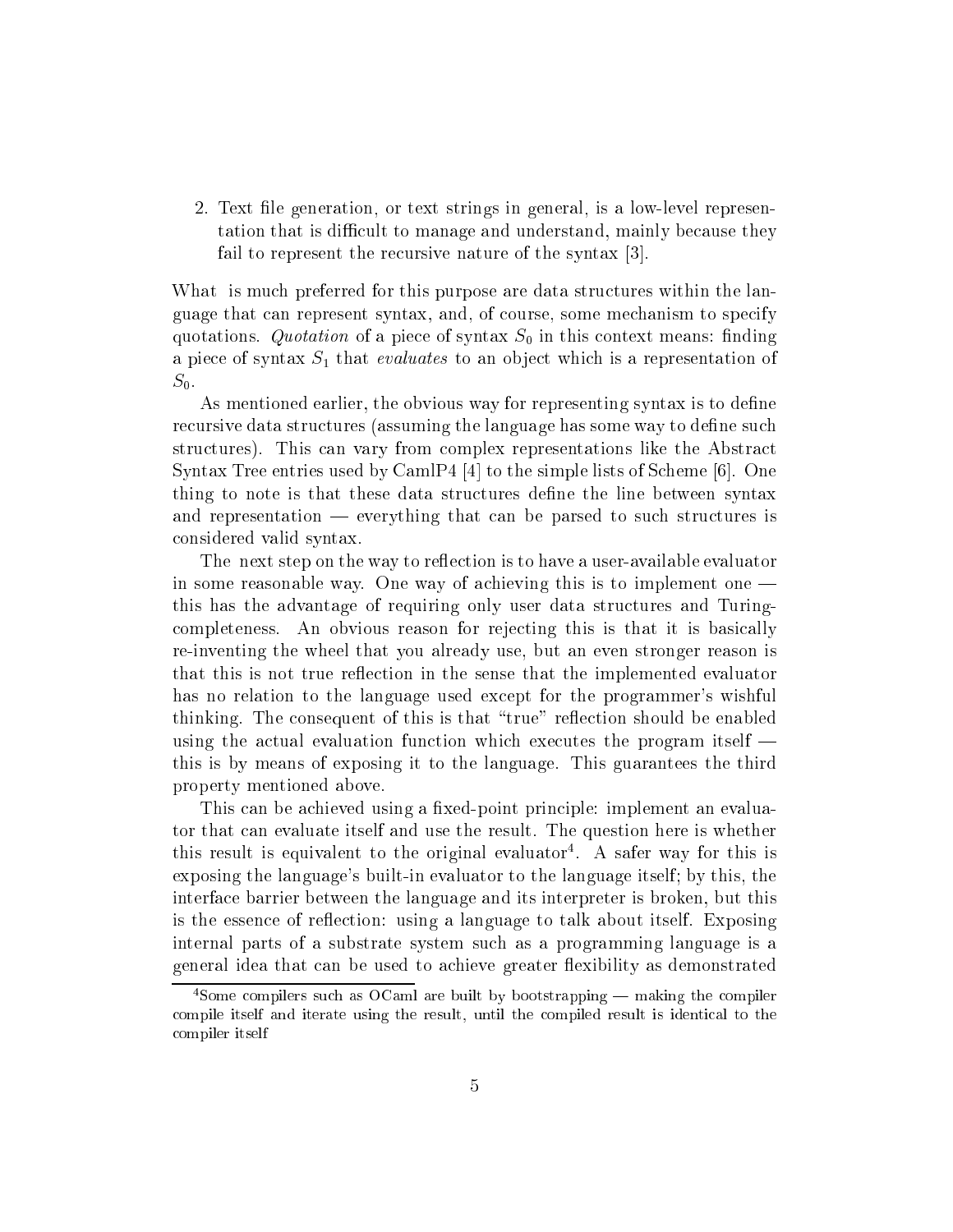in "The Art of the Metaobject Protocol" [7].

### 4(Pure) S
heme

In the following two sections, the features of Scheme and Nuprl are compared. Nuprl is taken as a representative logi
al environment that ontains an evaluator for a simple untyped term language. S
heme was hosen as a programming language representative due to its simple design ompared to other languages, especially when it comes to its reflection capabilities. The discussion is limited to a pure subset of Scheme, side effects and other irrelevant concepts are ignored. The syntactic issues are the same as in standard S
heme.

### 4.1 Syntax

S
heme's syntax is essentially the same as that of other languages in the Lisp family. It is extremely simple — everything is either an atom of some fundamental type (*e.g.*, numbers, symbols and strings), or a list of objects represented by some parenthesized whitespa
e-delimited sequen
e of obje
ts. This is a
tually the syntax for general S
heme obje
ts; the syntax for the language is a subset of these expressions (for example, lists represent appli
ations, symbols represent variables, a list beginning with the symbol `lambda' represent functions etc.). This is the first of several features that make reflection an integral part of the language. Quoting the Scheme Revised<sup>5</sup> Report  $-$  -  $[6, p. 3]:$ 

S
heme, like most diale
ts of Lisp, employs a fully parenthesized prex notation for programs and (other) data; the grammar of S
heme generates a sublanguage of the language used for data. An important onsequen
e of this simple, uniform representation is the sus
eptibility of S
heme programs and data to uniform treatment by other S
heme programs. For example, the `eval' pro
edure evaluates a S
heme program expressed as data.

Scheme implementations have a *reader* function ('read') that parses input. and a *printer* function ('write') to display values. The philosophy behind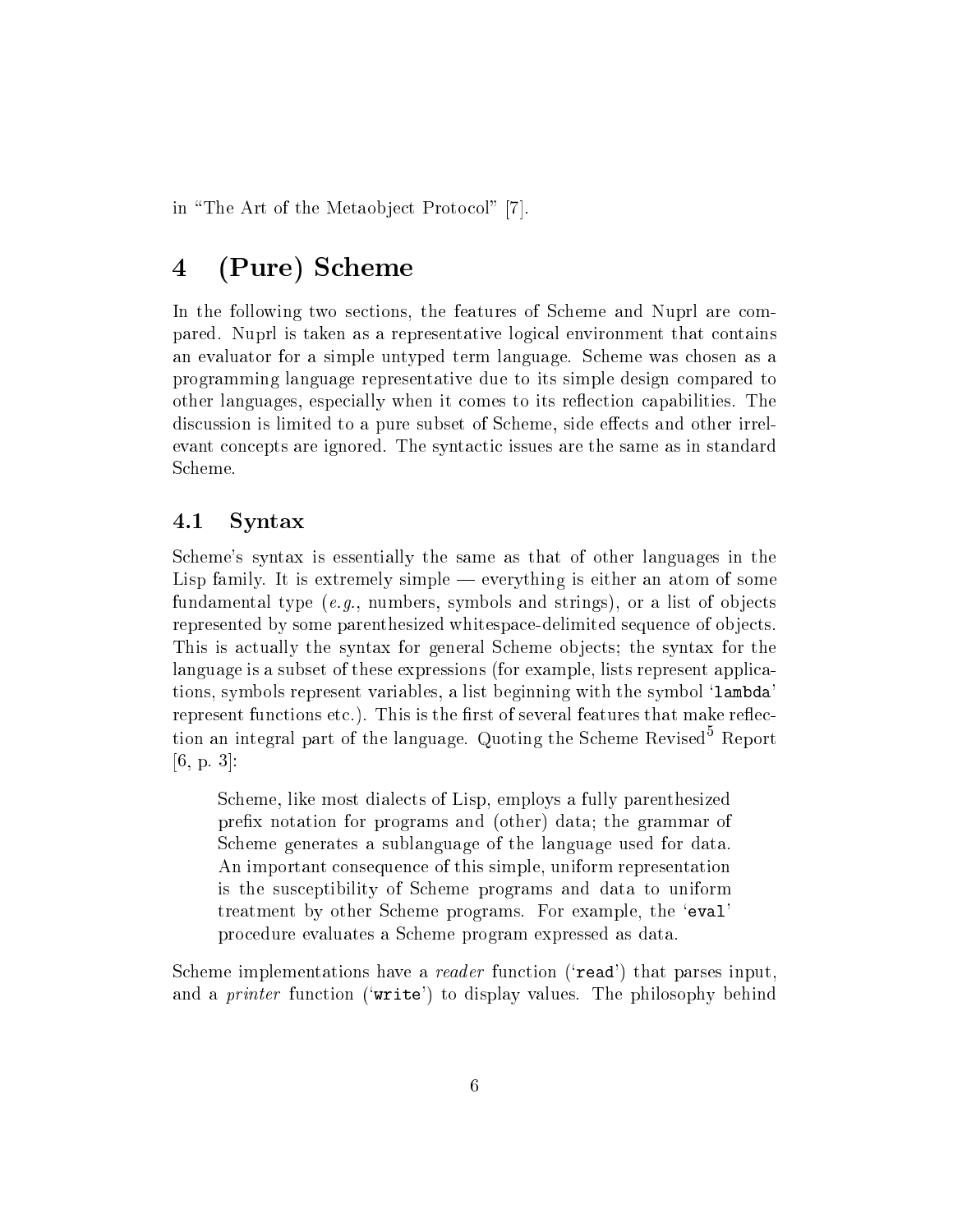this is that printed output always represents values equal (modulo pointer equality) to the result of feeding this output back to the reader .

#### 4.2 Semantics (Values)

Values in S
heme are of two major kinds:

- $\bullet$  atomic values such as symbols, numbers and strings ,
- $\bullet$  composite values lists holding an ordered sequence of values .

Lists are implemented using the 'cons' function that constructs a pair in memory (a *cons cell*) and the empty list  $(2)$ . Proper lists are either the empty list or a pair of any value (the head of the list) and a proper list (its tail). Also, the 'list' function is a convenient shortcut for creating lists:  $f(\text{cons } x \text{ (cons } y \text{ '}()) ) = (\text{list } x y)'.$ 

The way atomic values are represented in Scheme syntax structures raises a subtle point: the S
heme interpreter sees all input through the glasses of its reader function — so when Scheme source code contains, for example, a number, the reader will parse this and create the internal representation of that number, which becomes part of the [parsed] input source; therefore, the syntax for a number is itself. Other values, in
luding lists are also represented by themselves using the same me
hanism.

It was said previously that to enable reflection we must extend the domain of the language so it holds *syntactic structure* objects — in Scheme this is done by simply making objects be the syntax that *represent themselves*, so the domain of S
heme obje
ts is a superset of the domain of S
heme syntax structures. This point is unique to Scheme (and other Lisp dialects) due to the ombination of an interpreted environment with the way syntax is represented as values. More on this below.

<sup>5</sup> This is not possible with all ob je
ts, for example, fun
tions usually annot be printed. Also note that feeding su
h output ba
k to the interpreter will get it re-evaluated unless quoted.

 $\lceil$ Strings do have some internal structure, but here we make a distinction between atomic and composite objects in the specification of Scheme programs so this is irrelevant.

<sup>&</sup>lt;sup>7</sup>Another thing that is ignored for this discussion is usage of "dotted-lists".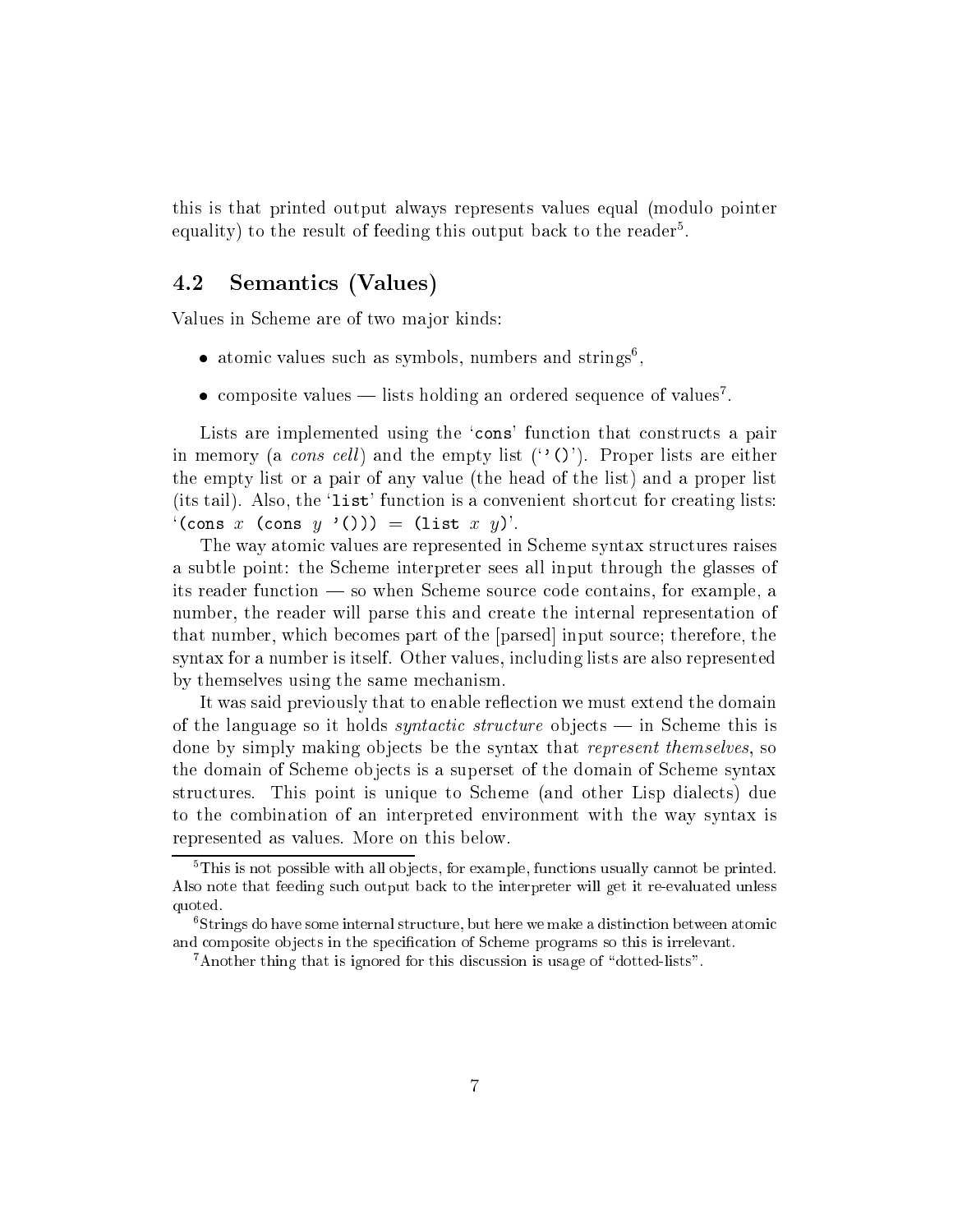### 4.3 Evaluation

A Scheme interpreter is basically a read-eval-print loop ("REPL"). The `read' and `print' parts are responsible for user intera
tion (the mapping between internal objects and their textual representation) and 'eval' is the a
tual S
heme evaluator fun
tion. Obviously, the evaluator is responsible for the a
tual behavior of S
heme programs.

'eval' is a [partial] function that takes some input source code (an internal representation built by 'read') and produces the results that this code evaluates to, if any. It is an applicative-order evaluator that uses lexical environments.

The fact that 'eval' is just a function from Scheme values to Scheme values might sound confusing at first: how can it distinguish values that represent code from other values? The solution is simple  $-$  the input is always taken as a pie
e of ode representation and the output is always a piece of data. For example, if the code  $(list' + 1 2)'$  is evaluated, the return value is a list holding the symbol  $+$ , and the numbers  $\mathbf{1}'$  and  $\mathbf{2}'$ , and this is not evaluated further. In fact, if the 'eval' function was not available to the user, then there was no way that it would ever get any input syntax other than user  $\cot \theta$  — that is, it would never get applied on expressions that are results.

So when a Scheme interpreter is used, entering a result string back can result in an equal object in the case of a non-symbol atomic value, but a different value in ase of a symbol or a list, in other words, S
heme's evaluation is not idempotent. For this reason, the DrScheme pedagogic environment [5] helps beginner-level students getting used to the language by "language level" settings, where the printer is modified so values are printed in a way that will evaluate to an equal object when re-entered  $-$  for example, the result of evaluating  $(list 1 2)$  is the list holding one and two which is printed as  $($ (1ist 1 2)' or as  $($ 1 2)' by DrScheme. There are other implementations that hoose to display values in a similar way.

What eval is doing on a given argument can be summarized as follows:

- 1. If the argument is a symbol, its binding in the current lexical environment is returned;
- 2. If it is any other atomic value, then this value is returned;
- 3. If it is a list and its first element is a special-form then the corresponding special evaluation rule is used;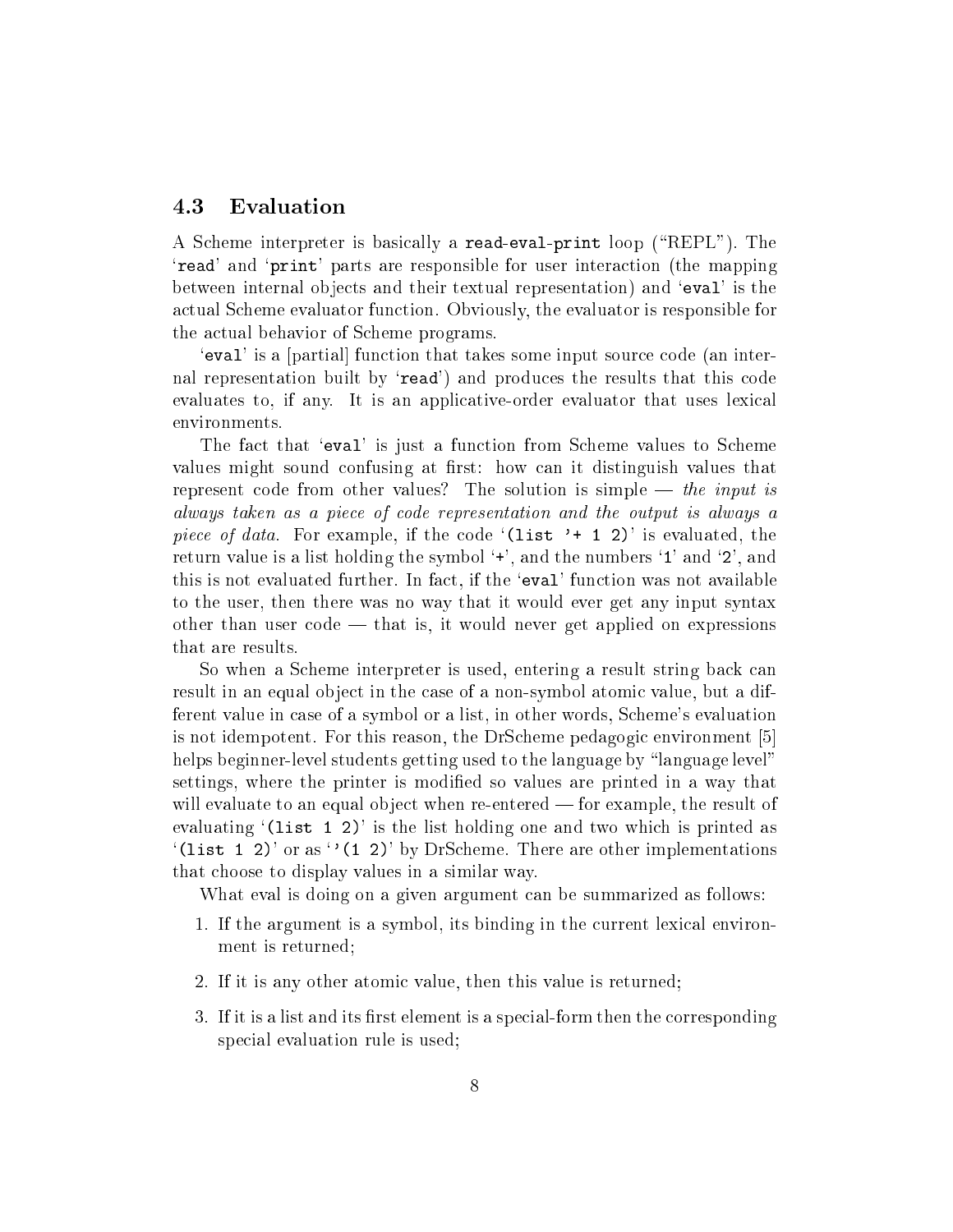- 4. If it is a list and its first element is a macro symbol, then the macro is applied to the unevaluated arguments (source code pieces) and the result is evaluated further;
- 5. Otherwise, it is a list and its elements are evaluated (in some unspecified order), and the first is applied on the rest.

Note that rule 2 is possible because values are actually part of the input sour
e representation.

#### Quotations (Representations)  $4.4\,$

The way Scheme syntax is defined leads to the fact that Scheme source code is represented by data objects that are part of the language and accessible to user-programs; the syntax of S
heme programs is that of these obje
ts. The same holds for other Lisp dialects. This, however, was not always the case: the Lisp 1.5 Programmers Manual  $[9]$  specifies two ways of expressing programs:

- S-expressions These are symboli expressions that are used for representing arbitrary data — this includes Lisp source represented in internal form.
- M-expressions The a
tual sour
e language that a Lisp programmer uses is named the "meta-language", since it specifies how S-expressions are pro
essed. M-expressions an be represented in the form of S-expression for Lisp programs that use other Lisp programs as data.

The distin
tion between the two was supposed to be lear: programs in the form of M-expressions are what the ompiler works with, while Sexpressions are used for internal data — sometimes representing Lisp syntax. However, an evaluator function was written, leading to a Lisp interpreter for Lisp programs that are written in S-expression form. This led to the representation of Lisp ode using S-expressions being the dominant programming language [8].

It might be possible to use a more 'standard' syntax in a smarter way than the one intended to be used in Lisp  $1.5$  — modify the reader and the writer functions so *both* use the same syntax — essentially modifying the way lists are represented as text. However, this would require extra information su
h as what symbols are infix operators, their precedences etc. This is further ompli
ated by the fa
t that we might want to print some obje
t as denoting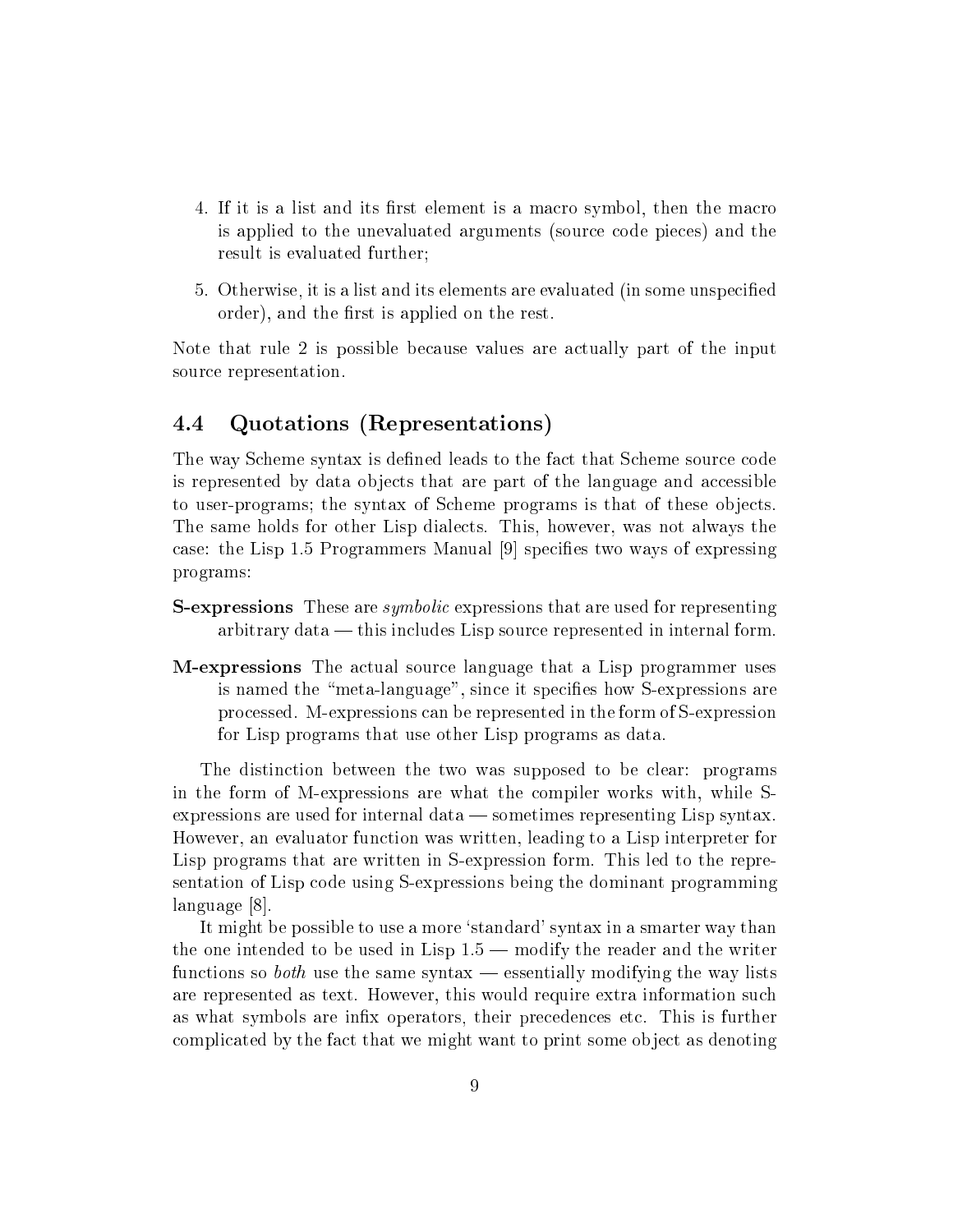data rather than code (for example, '(foo '(a b c) '(if of uf))'). It is therefore sensible to sti
k to the simple syntax.

As said above, S
heme values represent themselves, and omposite pie
es of syntax are represented by lists, so quotation be
omes trivial: to quote a pie
e of input sour
e you simply write an expression that will have it as its result. The only missing piece to complete this picture is the way symbols can be a result of a Scheme expression  $-$  the evaluator treats symbols as variable references, so a new special form named 'quote' is added to the language, which stops evaluation of a symbol: the result of evaluating  $(guote a)'$  is the symbol `a'.

Now we know that:

- $\bullet$  to quote a symbol, we wrap it by a 'quote' special form;
- to quote any other atomi value, we simply use it (as dis
ussed above);
- to quote a composite syntax (a list) use the 'list' function to create the list.

For example, the quotation of  $(+ 1 2)'$  is  $($ list (quote +) 1 2).

Finally, quoting is made easier by extending it so it stops evaluation of any S
heme syntax obje
t in
luding lists. For example, using the single quote character makes the quotation of the previous example as simple as  $\cdot$  (+ 1) 2)'. This is generally dis
ussed in Se
tion 6.1 and the S
heme ase is detailed in Se
tion 6.3.

#### $4.5$ **Reflection**

Lisp was designed for easy symbolic computation, part of which was evaluating Lisp ode using Lisp ode. S
heme, as a modern and elegant diale
t of Lisp, was designed to be as lean and as simple as possible. The lesson rearned from Lisp led to making reflection usage as simple as :

(eval '(+ <sup>1</sup> 2))

This simplicity comes from two main factors:

<sup>&</sup>lt;sup>8</sup>Actually, this is not the way 'eval' is defined in the Scheme Report. In fact, 'eval' was introdu
ed only in the 5th Revised report in 1998.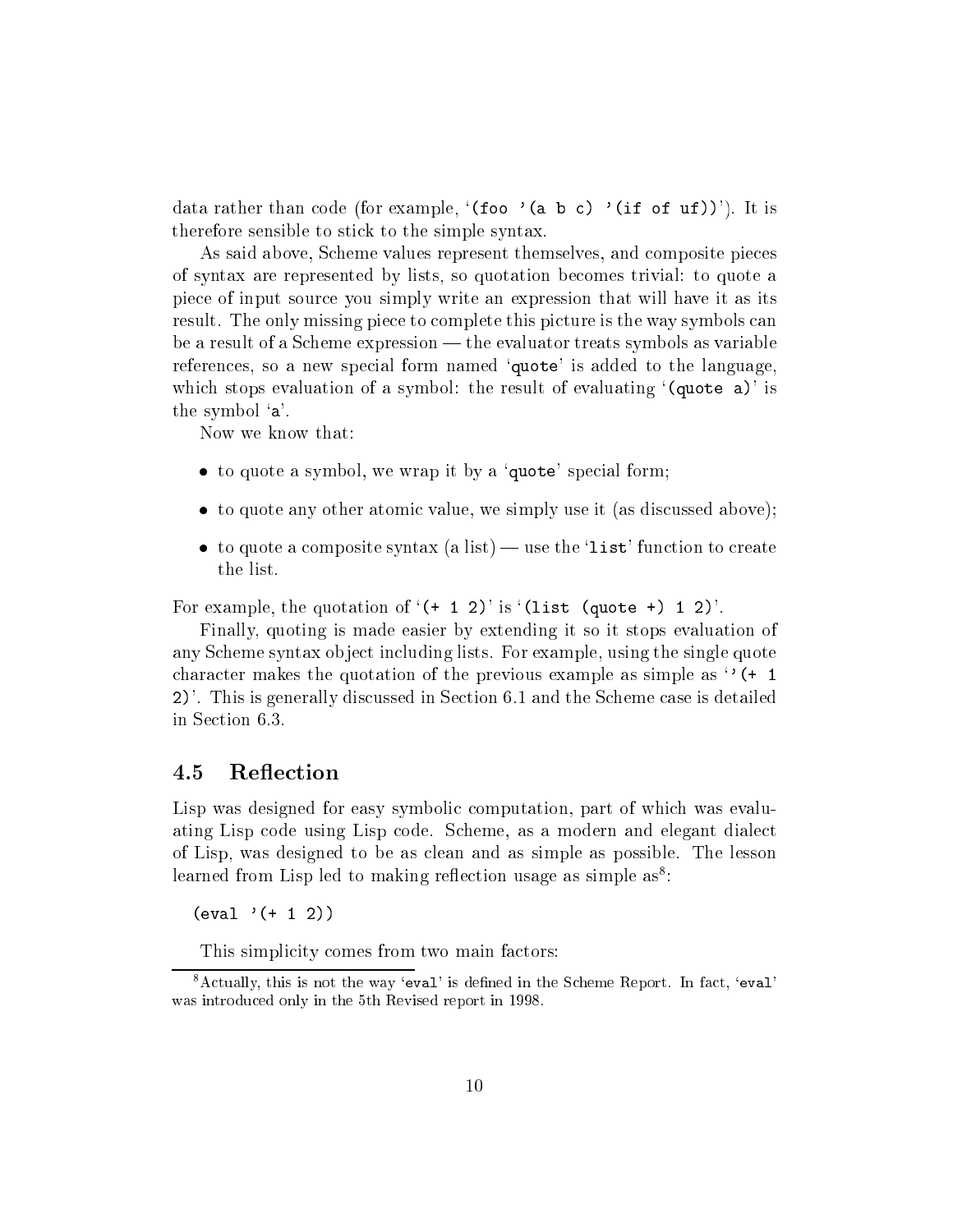- tures are part of the syntaxy of the domain of the domain of the domain of September 2014. The domain of September 2014 symbol atoms represent themselves, quotes an be used to get symbols as values and lists an be onstru
ted by users.
- The evaluation function ('eval') is available to user programs.

There are few other supporting mechanisms such as quasi-quotes, macros etc. that are dis
ussed below.

As said in Section 3, we can get the evaluation function for our own language either by using a fixpoint or by exposing the actual evaluation function to the user level — breaking the abstraction barrier between the language and its implementation. The se
ond way is what S
heme implementations usually do: the 'eval' function is the same as the one that the implementation uses for evaluating code. This it is simpler, safer and more efficient. It should be noted that such implementation is not required by  $\mathrm{R}^\ast\mathrm{K}\mathrm{S},$  the only thing that is required is the availability of an 'eval' function that evaluates S
heme expressions.

The fact that syntax structures are part of the domain of Scheme values is another such exposed internal mechanism: the Scheme implementation and user programs share the same data structures. This is required by the standard so S
heme ode an always be used as data, for example, as input to `eval'.

This way of reflecting a system by exposing some of its internal functionality to its users is called *procedural reflection*, see Smith  $[10]$  for more details.

#### 5Nuprl

Nuprl is a logical environment implementation that connects constructive logic and programming. It is a candidate system for an implementation of reflection so the connection between the logical meaning and the programming meaning of reflection can be made explicit.

### 5.1 Syntax

Terms are the fundamental obje
ts Nuprl manages: they are used for input, output and internal pro
essing. The information that terms represent omes from their operator name, their tree structure, and from attached atomic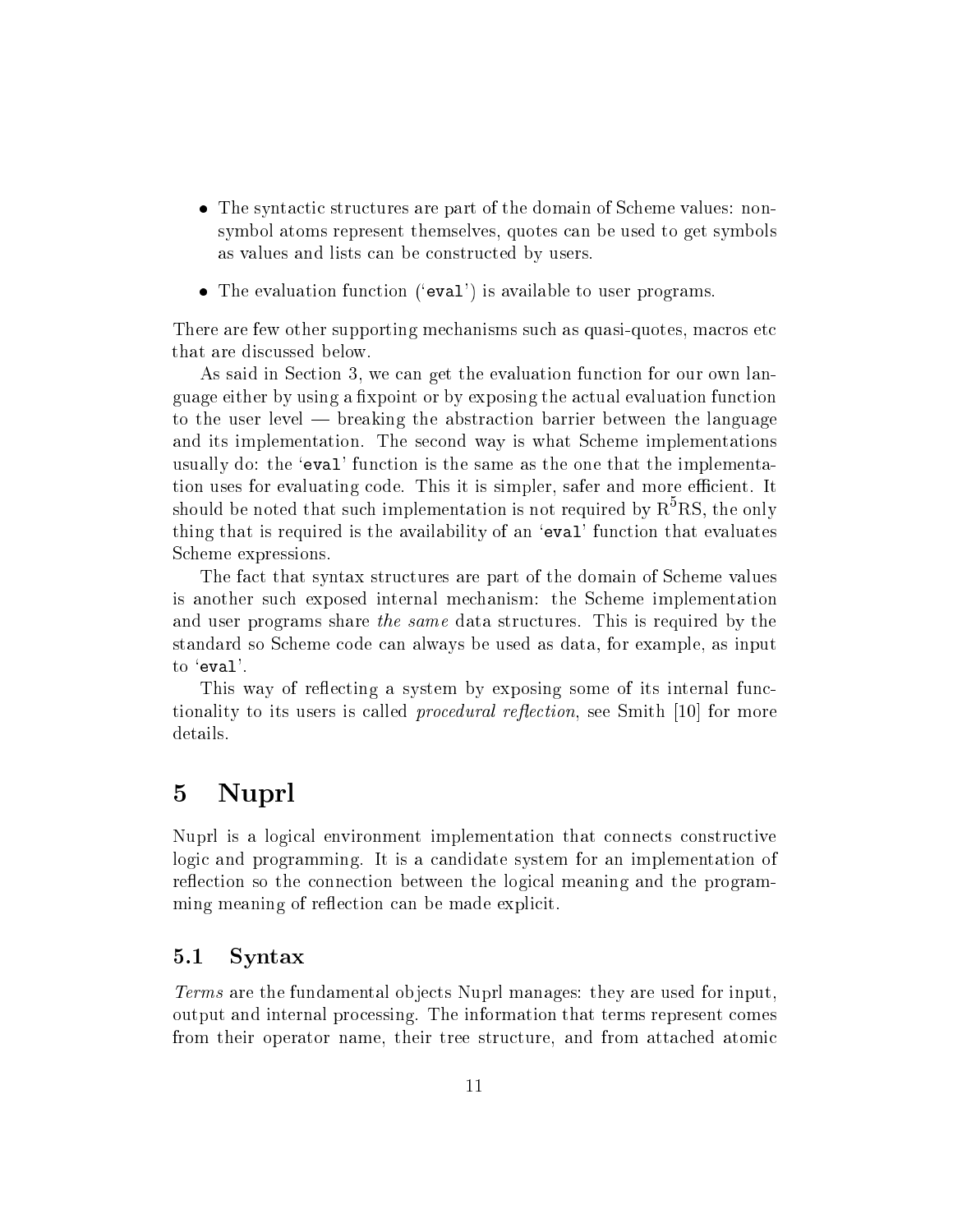values (parameters). The stru
ture of a typi
al Nuprl term is a tree stru
ture of terms with no parameters and terms with parameters and no sub-terms as leaves.

In short, terms and parameters provide a simple and uniform syntax for Nuprl, much like lists and atomic values in Scheme. There are, however, some differences as we will see.

The a
tual user-intera
tion uses a stru
ture editor for entering terms and a display form mechanism for visualizing terms. This is a rather technical point that makes life a little easier for users<sup>9</sup> : the internal representation is the same no matter how it is presented. The analogy for this in Scheme would be a modification to the reader and printer functions as discussed in Section 4.4.

### 5.2 Semanti
s (Values)

In Nuprl there are no "atomic values" as in Scheme — there are only terms atta
hed parameters provide the a
tual ontent of term values. Sin
e there are no atomic values, there is an additional mechanism to specify what terms stand for canonical values (named *value terms*) and what terms should be evaluated further to get a value. For example, numbers are represented in Nuprl by `natnum' terms with no subterms and with a parameter that specifies the actual value, for example: 'natnum $\{3\}$ ()'. Value terms have no specified meaning  $-$  they stand for themselves. This is due to the fact that evaluation in Nuprl has the form of normalizing terms, substitutions can occur in any order.

### 5.3 Evaluation

Terms are used in Nuprl as the elementary data obje
ts, representing logi
al senten
es. In addition, the system ontains an evaluator omponent that uses terms as an untyped lambda-calculus like language. Terms that are not de
lared to be values, get redu
ed by the evaluator. These terms have evaluation fragments which are small functions that define reductions that the evaluator use to handle them. This evaluator is different than standard programming language evaluators, it is a normalizing pro
ess: a term an be redu
ed until it is a value term.

t nis is especially necessary since many ivupri users are mathematicians.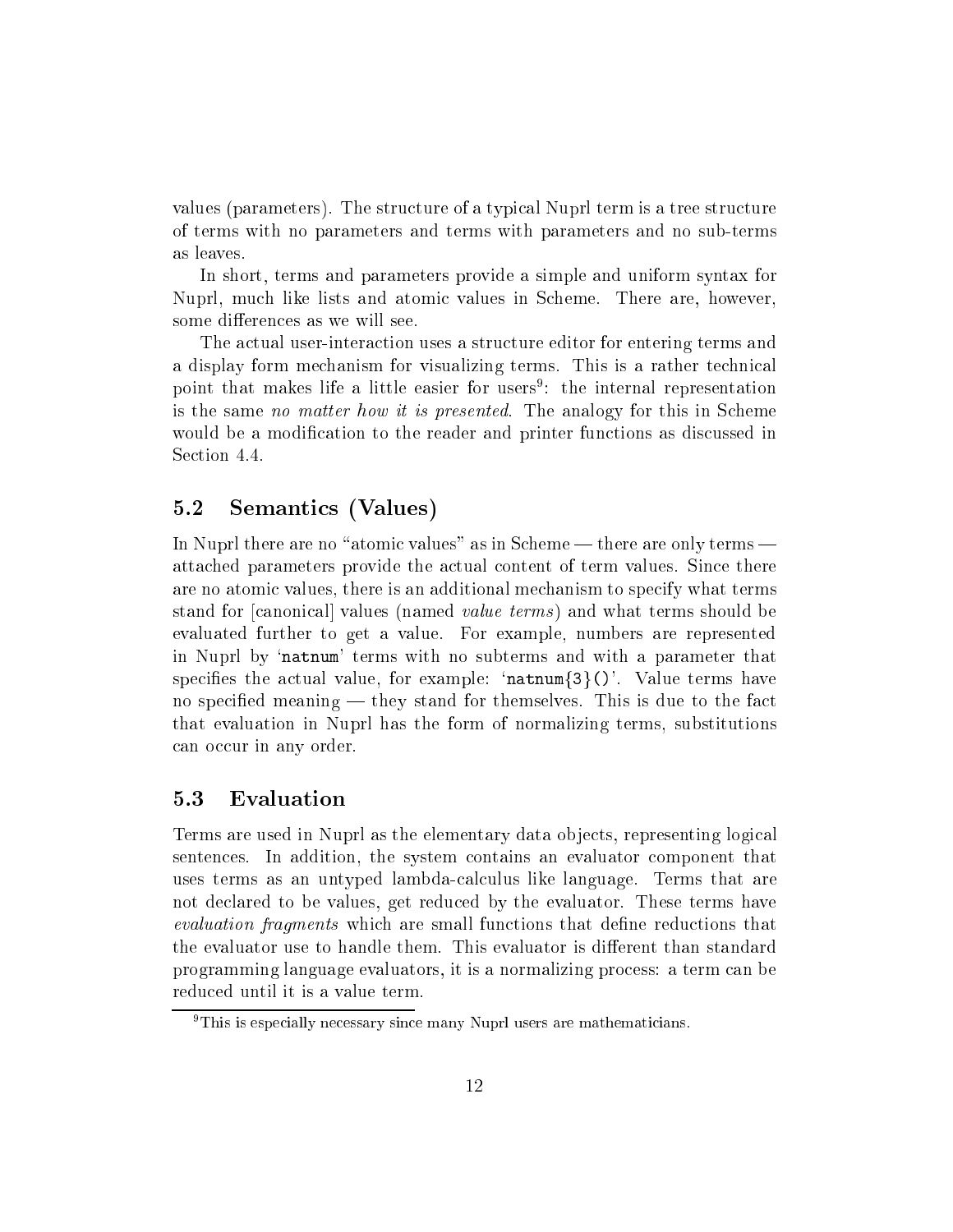Another difference between evaluation in Scheme and in Nuprl is that be
ause a term and its normalized form are always equal, then the evaluation an be lazy where S
heme is eager. Moreover, there is another important point about the way Nuprl treats terms that should be made lear at this point: there is no distinction between two terms if one can be reduced to the other (or both to a the same). The evaluator gets terms as input, and reduces subterms lazily as necessary — this makes it a function that maps terms to terms. This is similar to Scheme, but the fundamental difference is that terms that an be redu
ed to the same (alpha-equal) term are onsidered indistinguishable, in other words, this eval function is idempotent: there is no difference between  $eval(x)$  and  $evaleval(x)$ ). If evaluation in Scheme was defined similarly, then evaluating the expression  $\text{Car (list (list '+ 1))}$ 2) 1))' would yield `3' be
ause `list' reates an a
tual expression. The  $3$ Lisp language  $[10]$  faces the same problem and the solution was to make it use normalization as well.

Nuprl's approach allows a lot of freedom in the sense that different evaluation te
hniques an be intermixed, it even allows a more omplex system that specifies what parts should be reduced. In other words — the Scheme evaluator knows that anything that the evaluator gets is a syntax value and anything it returns is a simple value, while the Nuprl evaluator always returns a term and these terms are classified to data values and reducible terms: this allows it to do an incomplete job, deferring unnecessary reductions.

### 5.4 Quotations (Representations)

The restriction implied by the evaluation process implies that exposing the term onstru
tor in Nuprl so terms represent themselves is impossible: as des
ribed above, Nuprl an redu
e arbitrary subparts of some expression, which means that terms cannot represent themselves since there is no way to spe
ify that they should be treated as values. There are several possible ways for making syntax representation possible:

- 1. Represent terms using a simple recursive type definition that will be omposed of a pair of lists, one representing parameters and the other representing bound subterms. This is the simple/naive approa
h.
- 2. Change the term structure so that there will be an additional 'flag' parameter in terms, spe
ifying whether a term is quoted or not, it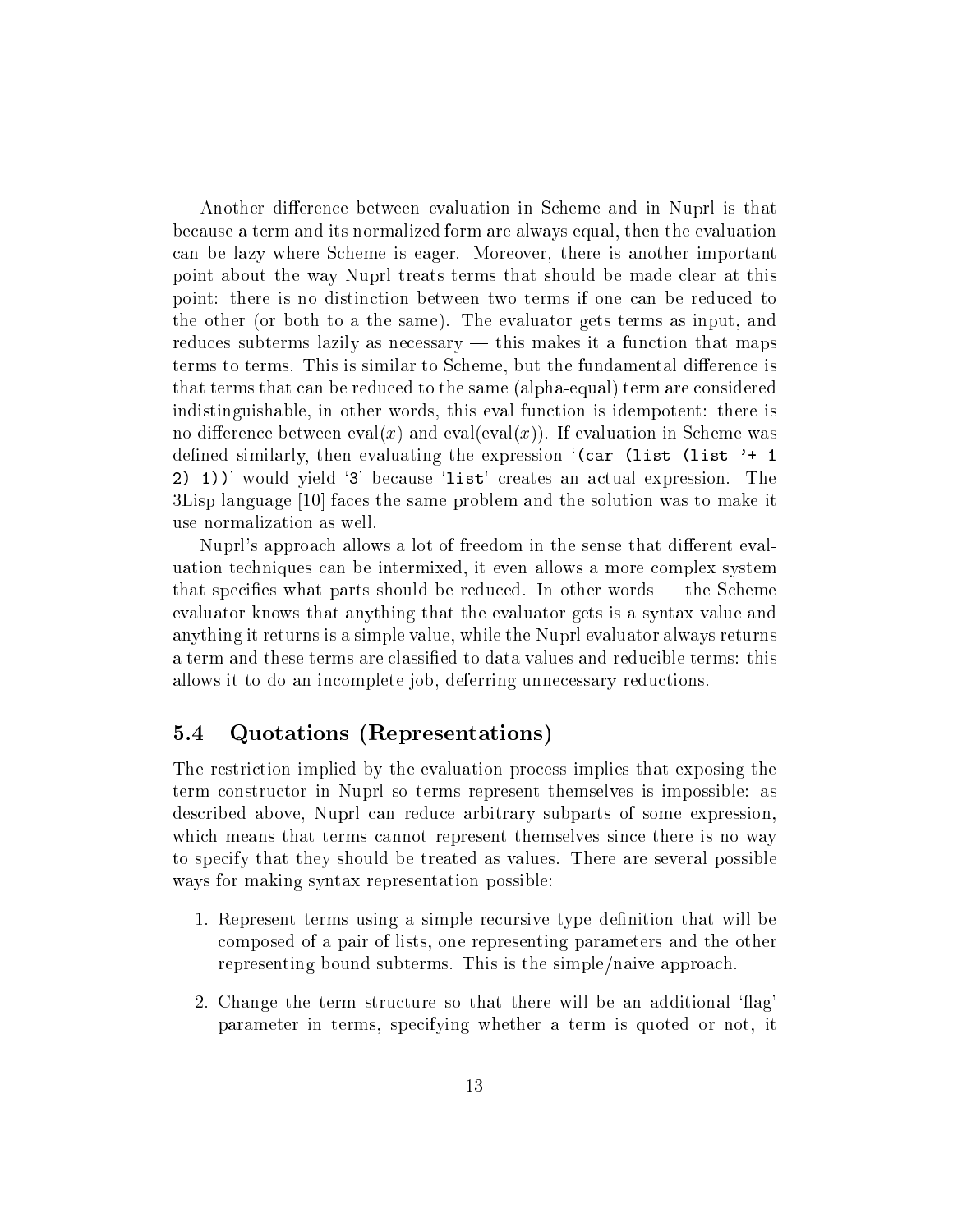should be possible to accumulate these flags, which will denote "quoteness" levels. These flags only indicate the term as quoted, not its subterms: we shift the meaning of the operator with this flag from what it denotes to a representation of its own syntax; we name this operator shifting. This is an implementation hange.

- 3. For every possible term, make a orresponding new value term that will represent it, this should be done arefully so all terms are representable, in
luding these terms as well.
- 4. Modify the evaluator so it is more similar to the S
heme evaluator. This will, naturally, reduce its flexibility. Note that this is a suggestion on how to design the way evaluation will happen, it can still be a lazy evaluator.
- 5. Create a new term named `quote' that has a single sub-term, and modify the evaluator to treat these terms as data and disallow redu
tions in them. This violates the principle of uniform management of terms by making substitution ontext-sensitive (free variables in quoted terms should not be replaced). This has a drastic effect on the system since it hanges the way equality behaves.
- 6. Do the same, but have no subterms, instead keep the quoted term as a parameter value. This means that no implementation hange is needed. However, the structure of the quoted term is not easily accessible, specifically, we cannot have subterms that describe parts of the quoted term.

The standard approach in Nuprl, which is the one taken in  $|2|$  and in  $|1|$ , is the first one above. A suggested improvement is the second one which is temporarily ha
ked similar to the third one: for every term we de
lare a mat
hing value term that is used to represent the syntax of that term, But eventually we want this to be done automatically by such quote flags and sele
tor fun
tions that will be able to pull information out of quoted terms (see Section 6.4). There is a 'rep' function from terms to terms, that produ
es the anoni
al representation of a term; the S
heme equivalent of this function, when the simple approach is used, would roughly look like this:

```
(define (rep expr)
  (if (list? expr)
```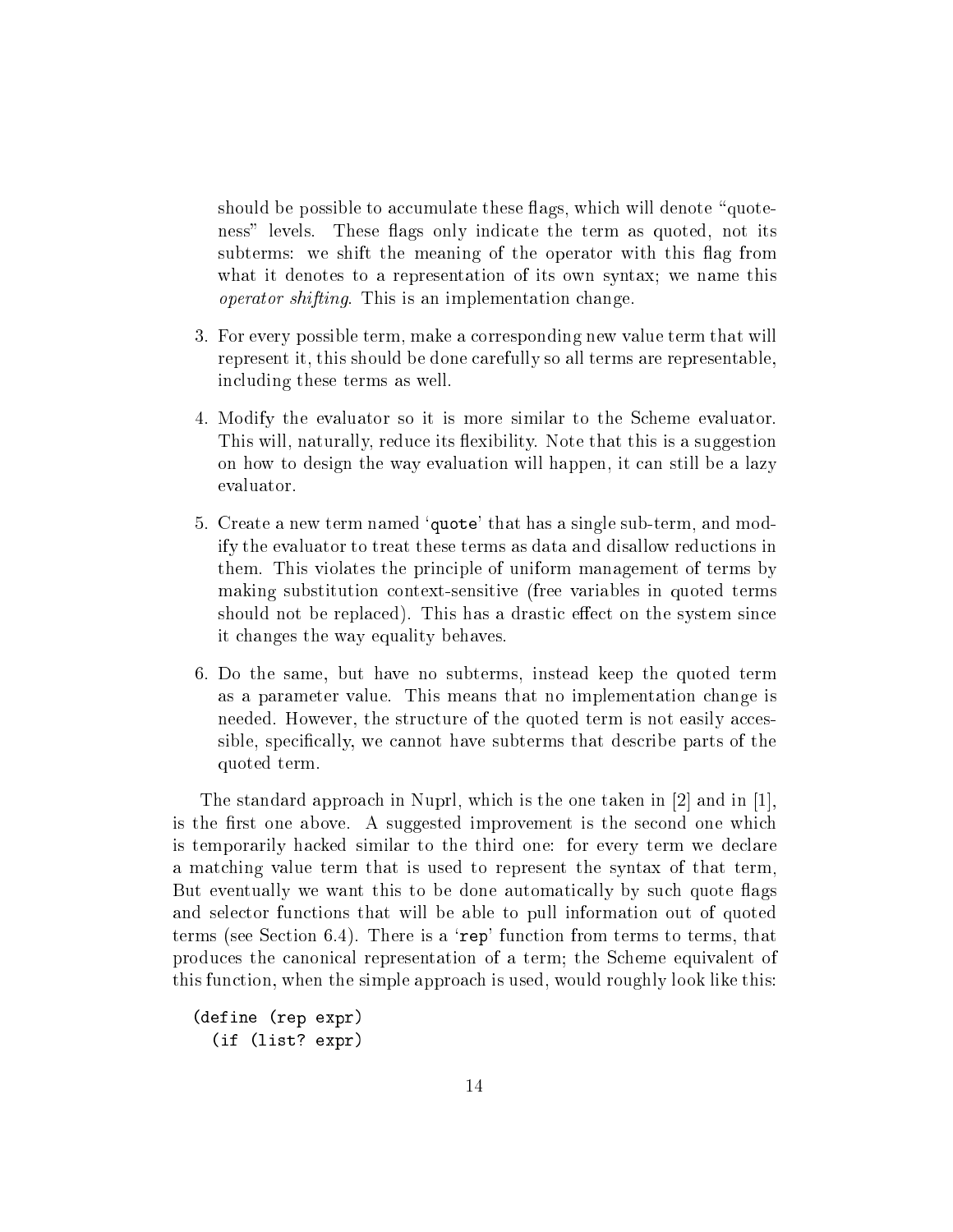```
(
ons 'list (map reps expr))
(list 'quote expr)))
```
but this is, of ourse, simpler using the extension that allows quoting every obje
t, spe
ifying quoted ontexts:

```
(define (rep expr)
  (list 'quote expr))
```
Another function, 'unrep' is the opposite operation, which in Scheme (given the above function definition) is simply 'eval'. As with any other Nuprl term, terms are the same as ones that are the result of their evaluation, so, for example, the `unrep' fun
tion must be partial sin
e some terms represent infinite computations. Note that the only way to speak about these functions is to lift the dis
ussion to the quoted level: for example, it is impossible to write the above Scheme function so it will get a piece of unquoted syntax since that syntax will get evaluated (but it is possible to write it as a macro).

#### $5.5$ Reflection

The above quotation mechanism allows reflection to be implemented. This however was never done in practice: a theoretical discussion appeared in [2], and an attempt to get a practical implementation was done in [1]. This paper is an attempt to be the first step on the road to a practical working reflection implemented in Nuprl of a partial subset of the system exposed internals, unlike the ambitious attempt of  $[1]$  for the reflection of the full Nuprl in terms of itself. The plan is to use operator shifting to expose a representation of term structures, together with internal functionality to manipulate these representation.

#### 6Quotations

So far, we have examined Scheme's reflection capabilities and compared them to Nuprl's. The problem with what was done in Nuprl is that it never rea
hed a stage of pra
ti
al usage. To get to su
h a working system in a new way, some variation is needed: here we inspe
t possibilities for quotation me
hanisms, from a general point of view and possible implementations.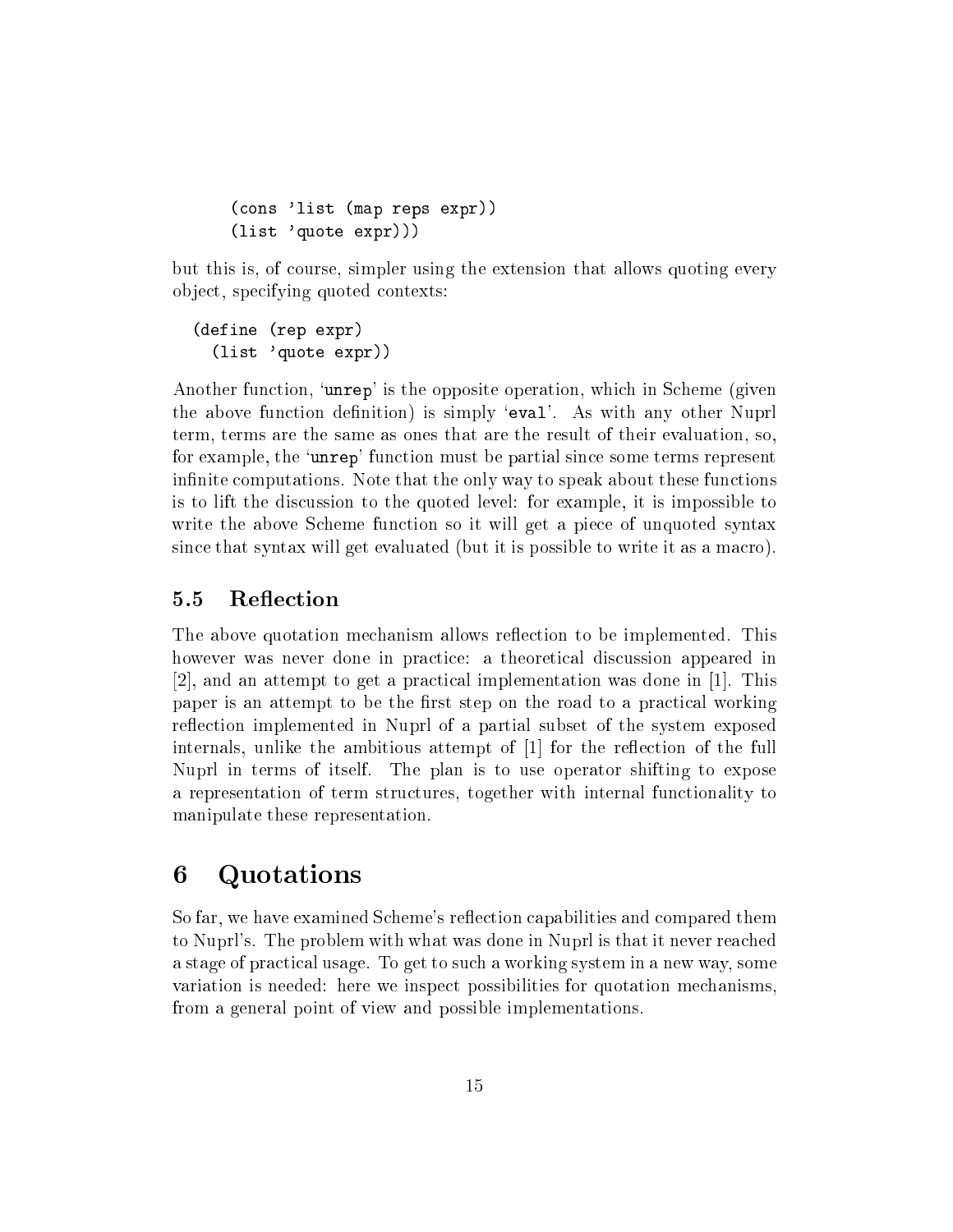### 6.1 Quotation by Prepro
essing

Now that we know how to use quotations, we encounter another problem: using quoted data stru
tures in the obvious way is very umbersome. This is true even for the simple list structures in Scheme  $-$  a simple expression such as:

 $\blacksquare$ 

is quoted (using the quote character shortcut) as:

(list 'if (list '<= 'n 1) 'n (list '+ (list 'fib (list '- 'n 1))) (list '+ (list 'fib (list '- 'n 2))))

As said in Section 2, some quote notations are much simpler to use, for example, if we would have chosen to represent Scheme code as strings, then the quoted expression be
omes as simple as:

"(if (<= <sup>n</sup> 1) <sup>n</sup> (+ (fib (- <sup>n</sup> 1)) (fib (- <sup>n</sup> 2))))"

but, as already mentioned, strings are a very poor tool for syntax representation for la
k of re
ursive stru
ture. The reason that makes strings a poor representation is exactly what makes 'good' representations cumbersome: we want the re
ursive nature of the syntax to be represented in our data structure, so we always get these constructors stuck in the middle of the represented text such as the extra 'quote's and 'list's in the example above. A property of a quotation me
hanism that is easy to use is that original syntax appears literally in the expression that is its quotation, su
h as the string example (as discussed in Smullyan  $[11, Chapter 1]$ ).

The way Scheme solves this problem is by introducing the 'quote' special form. This allows us to write:

(quote (if (<= <sup>n</sup> 1) <sup>n</sup> (+ (fib (- <sup>n</sup> 1)) (fib (- <sup>n</sup> 2)))))

or even simpler:

'(if (<= <sup>n</sup> 1) <sup>n</sup> (+ (fib (- <sup>n</sup> 1)) (fib (- <sup>n</sup> 2))))

When considering this, it looks like a neat solution that requires a minor addition to the language of the 'quote' special form. However, we can observe that if we know how to translate a pie
e of syntax to another whi
h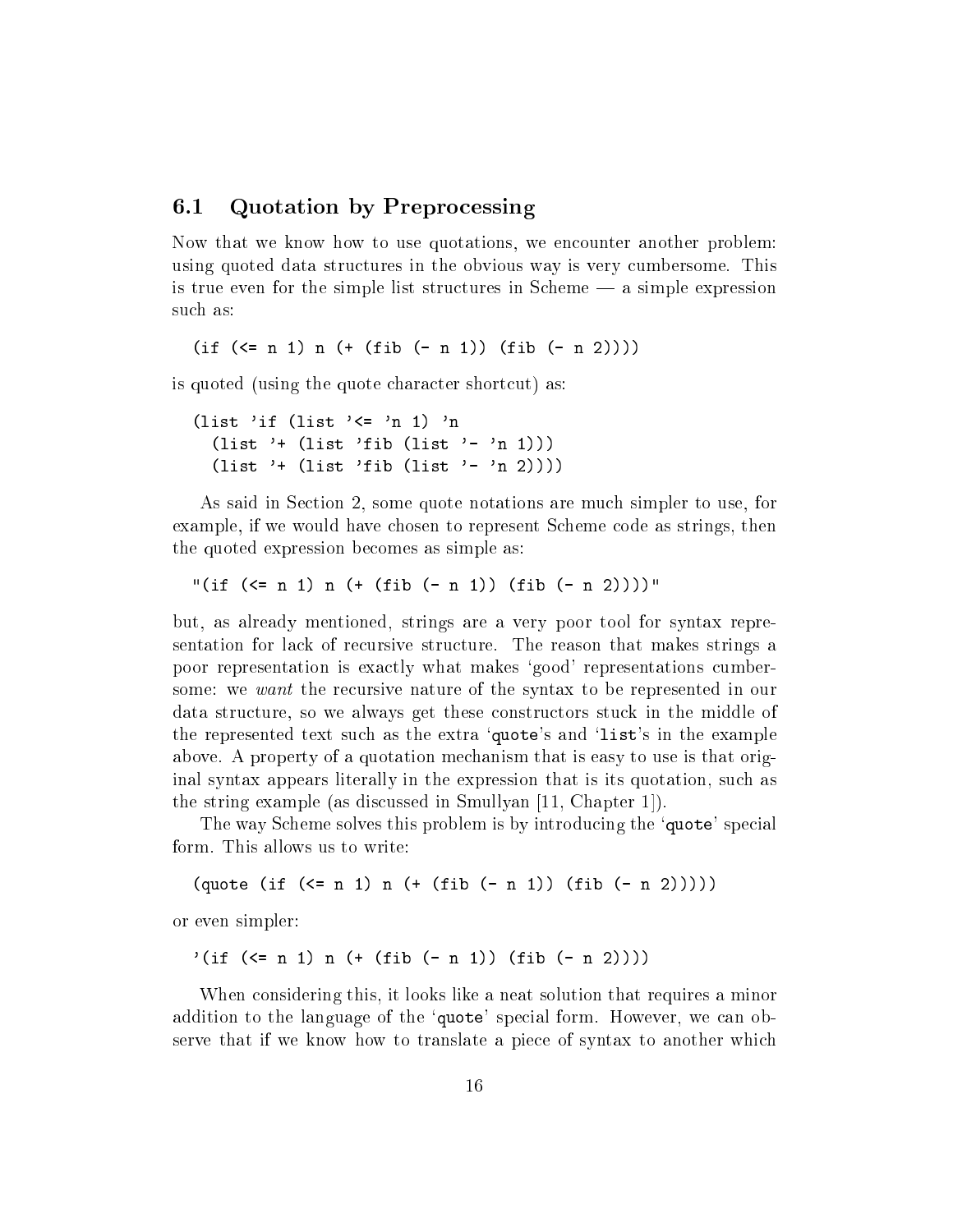is its representation, then it is possible to write a source code transformation fun
tion that will do this for us so we are not even aware of the a
tual way these obje
ts are implemented. All we need is some form of quotation to be added to the *input syntax*, then it is easy to use such a transformation function as a preprocessor that will effectively eliminate these constructs and substitute the a
tual full syntax onstru
tors. If this fun
tion is applied inside-out, we get it to handle multiple levels of quotations for free. For example, transforming this ode:

 $(f'(\g)$  (+ 1 2))

starts at the internal quote, getting:

(f '(g (make-expr '+ '1 '2)))

then the second quote is expanded and the final result is:

(f (make-expr 'g (make-expr 'make-expr ''+ ''1 ''2)))

This example is using a 'make-expr' function that constructs expressions. which avoids specifying how atomic constants are encoded. An actual code in Scheme is simplified by the way quote characters are handled by the reader all we handle are expressions with the symbol 'quote' in their first position. An example for such a preprocessing function is shown in Figure 1.

```
\mathbf{d} , we can assume that the contract of the contract of the contract of the contract of the contract of the contract of the contract of the contract of the contract of the contract of the contract of the contract of
    \mathcal{A} and \mathcal{A} expressions of the contract of the contract of the contract of the contract of the contract of the contract of the contract of the contract of the contract of the contract of the contract of the cont
         (
ond ((pair? expr) (
ons 'list (map quotify expr)))
                        \sim - - -(else (list 'quote expr))))
    \---- \\--- \r--- \r--- \/ ---- )
                   ((eq? (
ar expr) 'quote)
                      \sqrt{2}(else (map prepro
ess expr))))
```
Figure 1: Prepro
essing quotes in S
heme.

This code is generic: it can be used in any language as a preprocessor for these simple quotes  $-$  it only relies on basic mechanisms of the underlying language: being able to onstru
t and de
onstru
t expressions that represent syntax, quoting symbols and managing lists in the Scheme case. Actually, it is very different from the way Scheme handles quotes which is described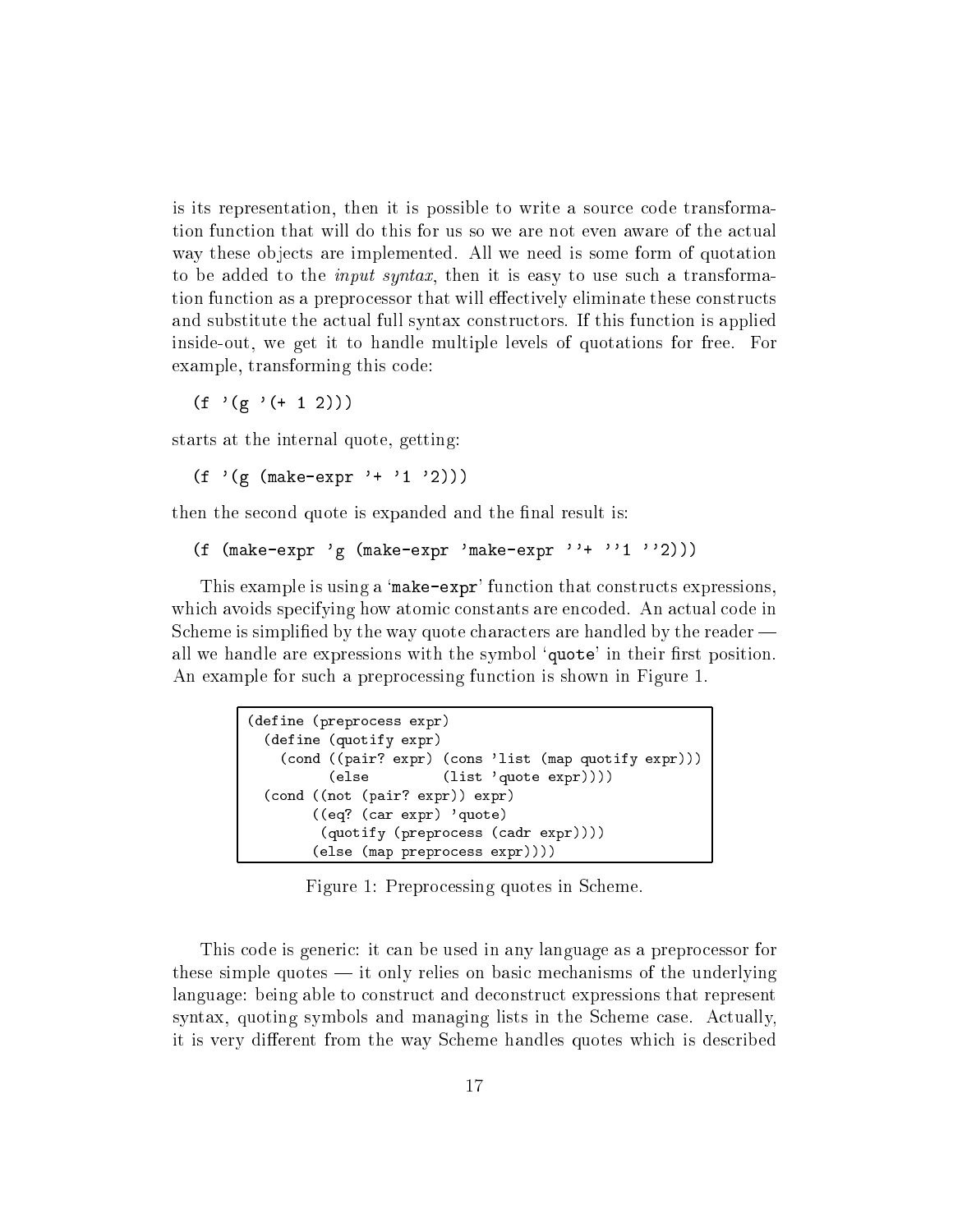below. This ode an also demonstrate the fa
t that writing naive expressions to generate structure that represent some syntax ends up in an exponential blowup of expression sizes, see page 22 for an example.

The CamIP4 package for OCaml is an example for this approach: it extends the input syntax with quotation marks, uses the parser on the string ontents of these quotations and returns some transformation of the resulting abstract syntax tree object; this is further complicated by typed abstract syntax structures  $\frac{1}{\sqrt{2}}$  a quotation must specify the type of syntax piece to parse.

### 6.2 A Quasi-Quotation Prepro
essor

Quoting pie
es of syntax using su
h a me
hanism as des
ribed above is very onvenient, but we an get still greater onvenien
e. Quotes are used for specifying fixed syntax pieces, but when writing programs that manipulate syntactic structures, it is desirable to mix quoted syntax objects with 'normal' ode. For example, here is a fun
tion that manipulates input values that are quoted obje
ts themselves:

```
(define (build-plus exp1 exp2)
  (list '+ exp1 exp2))
```
Using simple quotations is certainly not enough since the body of

```
(define (build-plus exp1 exp2)
  '(+ exp1 exp2))
```
quotes the two variables instead of using their values. The solution is to use quasi-quotation: this is taken exa
tly as the normal quotation above, ex
ept that we allow another input onstru
t for `unquoting' some parts of the quasi-quoted expression. For example, in S
heme, the above ode be
omes:

```
(define \mathbf{p} expansion expansion expansion expansion expansion exp
     \sim , \sim , \sim , \sim , \sim , \sim , \sim
```
where  $'x'$  is a shortcut for  $'(quasiquote x)'$  and  $',x'$  for  $'(unquote x)'$ .

The way to preprocess a quasi-quoted construct is to turn it into an expression that generates the templates  $-\sin g$  'quote's and 'list's in the Scheme case, but leaving unquoted values as they are. This means that "(+  $, \text{exp1}$ ,  $\text{exp2}'$  is transformed into  $($ list  $'$  +  $\text{exp1}$   $\text{exp2}'$ . This is achieved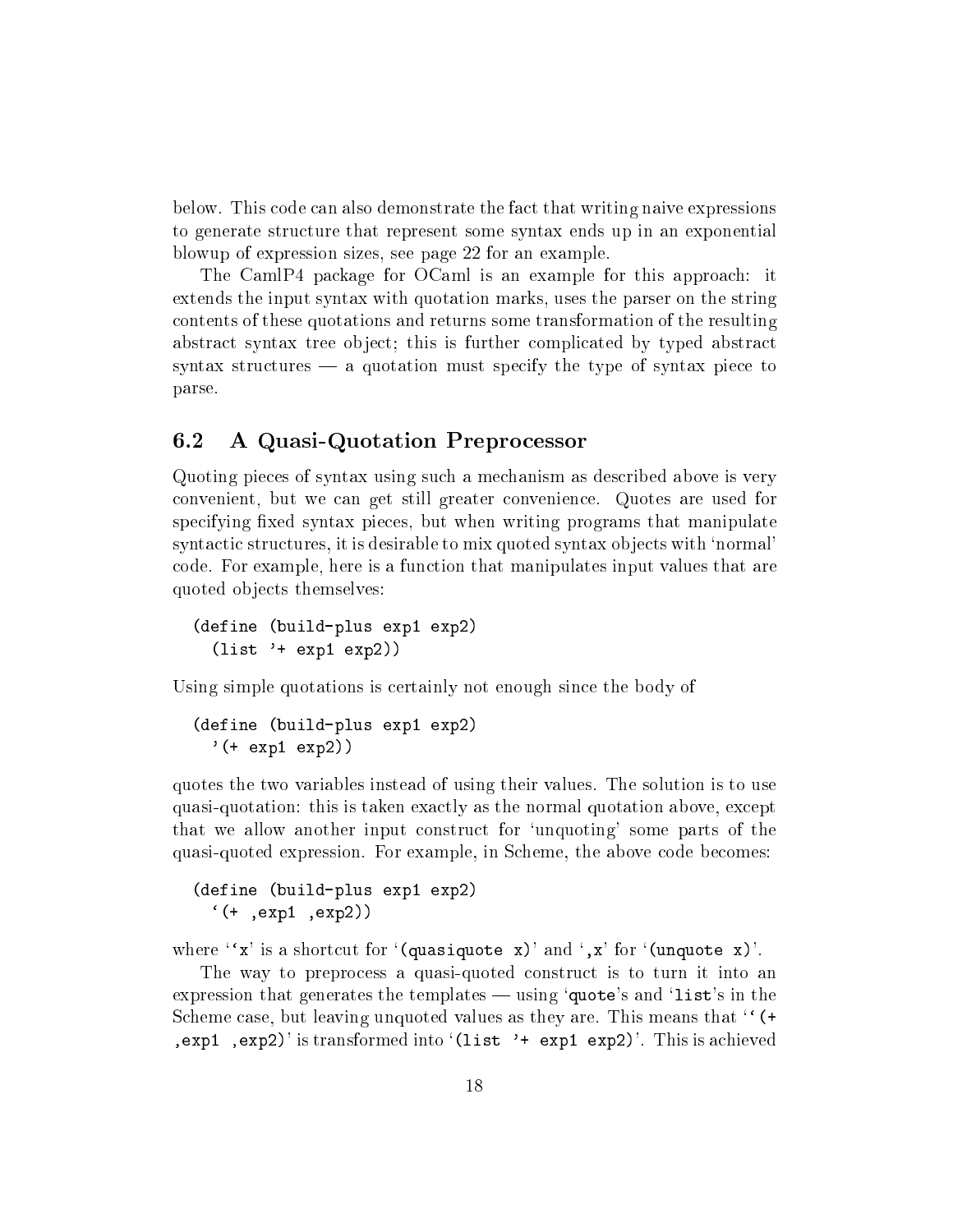```
(define (prepro
ess expr)
  \sqrt{2} . The fine \sqrt{2} and \sqrt{2} expression \sqrt{2}(
ond
    ((and (pair? expr) (eq? (car expr) 'unquote)) (cadr expr))
    ((pair?(cons 'list (map quotify expr)))
     (else (list 'quote expr))))
  (
ond ((not (pair? expr)) expr)
        ((eq? (
ar expr) 'quasiquote)
         \sqrt{2}(else (map prepro
ess expr))))
```
Figure 2: Prepro
essing quasi quotes in S
heme.

by the simple ode in Figure 2, whi
h is the same as the ode in Figure 1 with a different treatment for unquoted forms.

This is also different than the way Scheme handles 'quasiquote's, but using it gives the same convenience. As is the case with the code from Figure 1. this ode is generi in that it requires minimal support from the underlying language, yet it provides the full onvenien
e of using quasi-quotations as template specifications. The surprising fact here is that the single addition to this ode is enough to handle nested quasiquotes when it is wrapped in the recursive 'preprocess' function. Again, an example for this is the CamlP4 quotation me
hanism: it extends the way that quotation strings are parsed by allowing 'anti-quotation' constructs providing the same functionality.

The simplicity of using quasi-quotes with unquotes comes from their natural view as templates with holes to be filed. A very brief experience with these is enough to get convinced by their usefulness. The [planned] way of implementing a quotation user-interfa
e in Nuprl with display forms and a modified input method which both use the represented terms with different colors is another form of achieving this goal: no matter how the quotation me
hanism a
tually is implemented, it is hidden behind an abstra
tion interfa
e. The input method will be very similar to the above ode, using the representation of terms discussed in Section 5.4.

#### 6.3 Quotations and Quasi-quotation in Scheme

As dis
ussed above, quotations and quasiquotations an be handled in an \evaluator-transparent" way by using a prepro
essor. However, the way that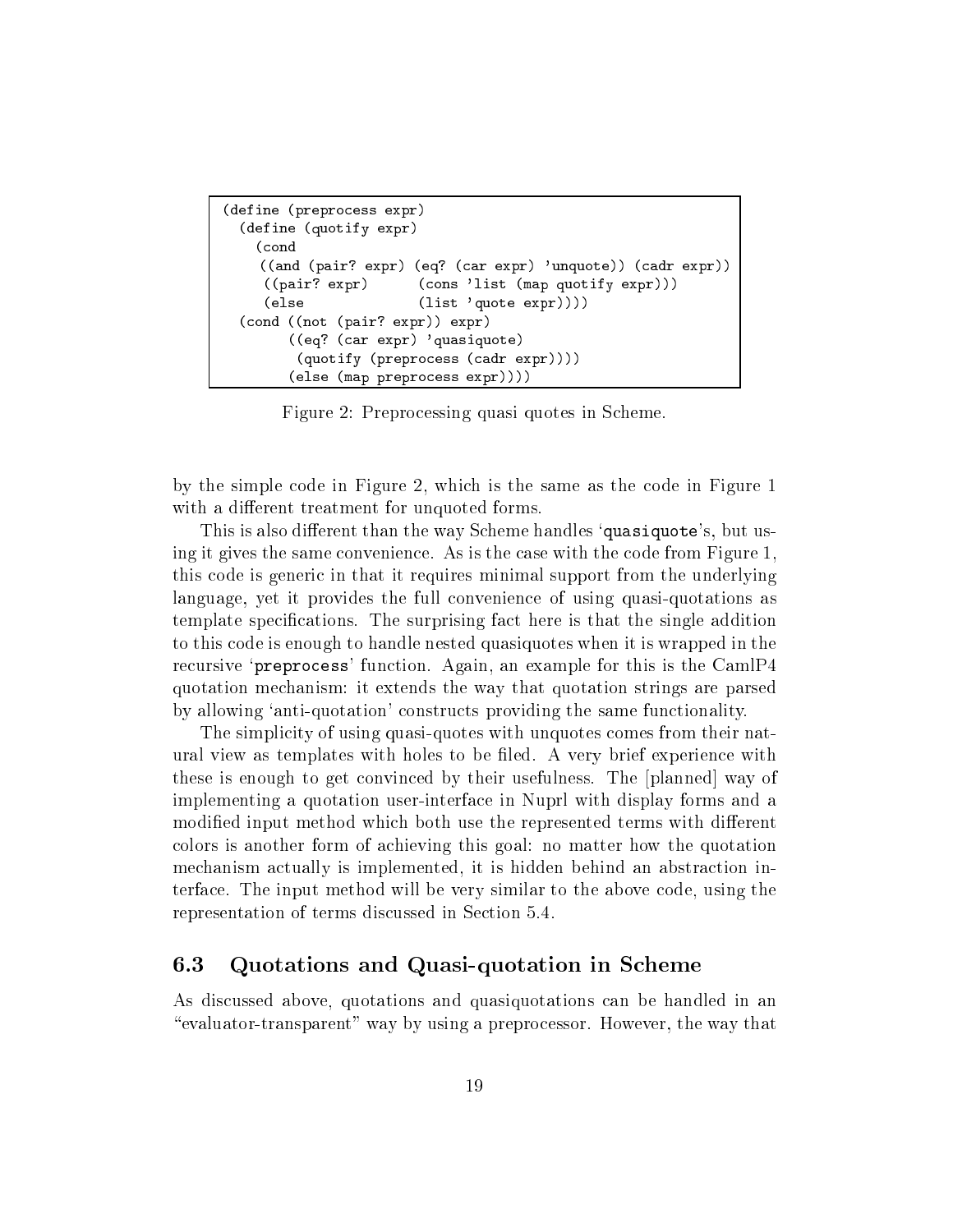Scheme implements these is more sophisticated.

Since the 'quote' symbol is already treated as a special form that stops evaluation, it is natural to extend its behavior to any expression. Using it with atomic values is not useful since they evaluate to themselves anyway, but with lists it becomes very handy. One thing to note here is that since quotes are being treated as evaluation stoppers, then the quoted value appears as a literal constant in the code, so when semantics of references are being considered, it is actually different than using the equivalent 'list' form<sup>10</sup>.

Quasiquotes are also implemented as special forms in Scheme. This is a subtle point that might not be obvious when reading the S
heme Report. First, it appears as a derived expression (one that an be expressed using primitive syntax), second, the way it specified is, indeed, by translation to primitive syntax $11$ :

If a comma appears within the  $\langle qq\text{-}template \rangle$ , however, the expression following the comma is evaluated ("unquoted") and its result is inserted into the structure instead of the comma and the expression.

The external syntax generated by write for [quasiquoted expressions may vary between implementations.

So, it looks like all usages of quasiquotes are eliminated when it is being read in — however it is possible to quote (or quasiquote) quasiquoted expressions, as the Report states:

Quasiquote forms may be nested. Substitutions are made only for unquoted omponents appearing at the same nesting level as the outermost ba
kquote. The nesting level in
reases by one inside each successive quasiquotation, and decreases by one inside each unquotation.

As demonstrated above, having quasiquotes as a special form in the language is not necessary  $-$  the way it is added to Scheme makes it more efficient. An additional note about this feature in Scheme (or any other Lisp dialect), which is clear by declaring it as derived syntax, is that quasi-quotes an be (and sometimes are) implemented as ma
ros that prepro
ess the ode

. . .

 $10$ This is the why the Scheme Report restricts such values as immutable values.

 $11$ This discussion ignores splicing.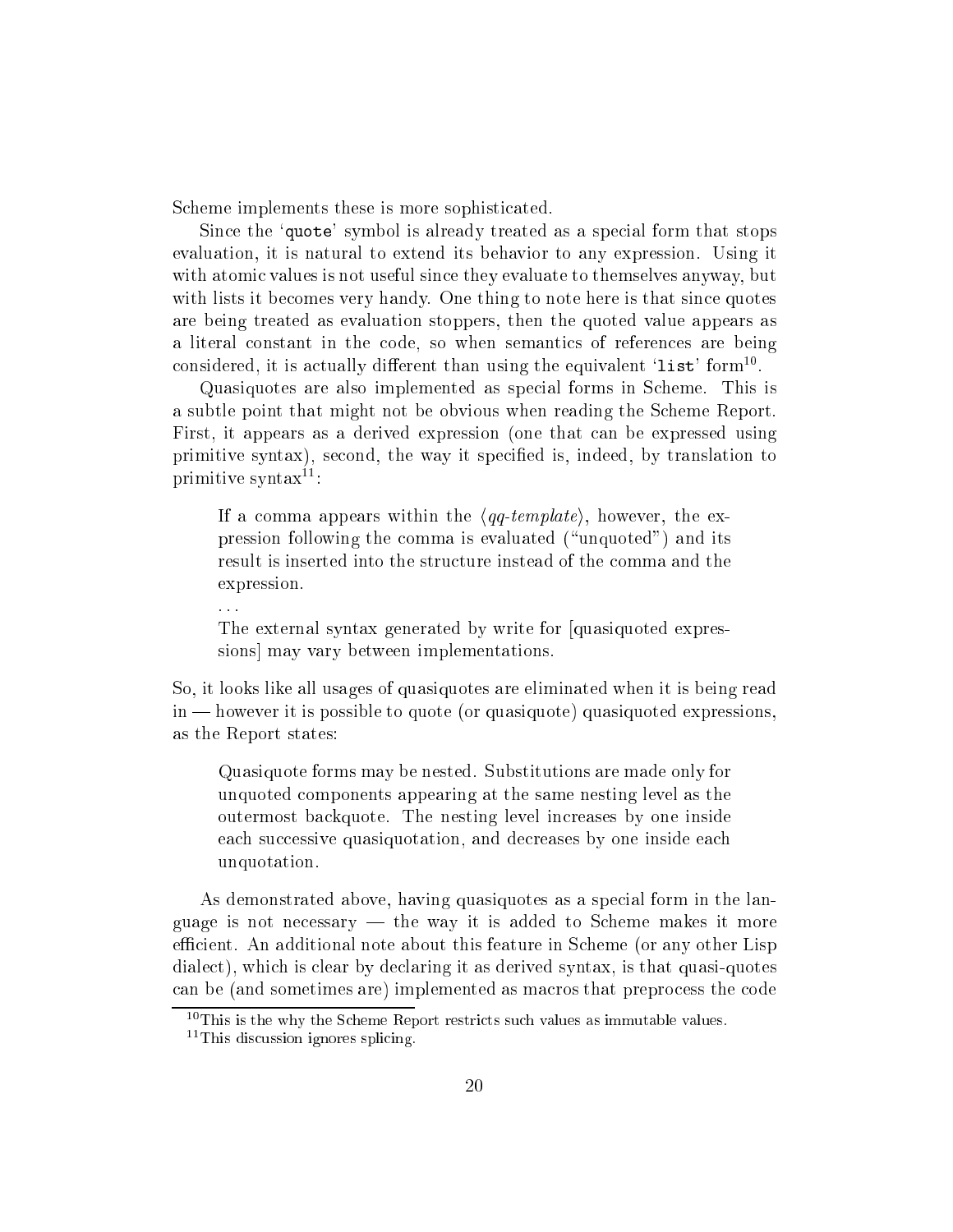so this essentially makes quasi-quotes work exactly as described above. This is also the reason why it is simpler to add quasiquotes to the language as a macro than eliminating any mention of it with a seperate preprocessor.

### 6.4 Suggested Quotations in Nuprl

When considering a quotation mechanism for reflection in Nuprl, the way Scheme defines them is one option. However, taking into account the way Nuprl terms are evaluated, problems are en
ountered. The major problem is that such 'quote's or 'quasiquote's constructs (terms, in this case), work by creating a context that changes the meaning of expressions  $-$  the way they evaluate. This is perfectly fine for Scheme evaluation since macros get expanded before ode is exe
uted, and even if treated as spe
ial forms, things are still okay, sin
e expressions annot be evaluated at arbitrary pla
es but only outside-in. In Nuprl, however, reductions can occur at arbitrary pla
es, so having these quotations means that any substitution of a term must consider its context. This is a critical point in the system which defines how equality behaves. Another point where things get unne
essarily ompli
ated is the fa
t that terms that are subparts of other terms be
ome ambiguous: we need extra information to specify whether they are quoted or not.

The desired solution should have the property of using normal terms that are not treated spe
ially by redu
tions and in general, modifying as little as possible existing functionality. All this should be accomplished while the result is still onvenient enough to use. One su
h solution is presented in http://some-url-in-stuart's-home-page, which is similar to option  $#2$ on page 13. The idea is that we add quote-tags to operators, and these will be treated as if they were defined as canonical terms representing the corresponding operators. Operators with these tags are called *shifted opera*tors. Once the Nuprl implementation is modified, then the full representation using the recursive type definition is not needed.

This an be demonstrated by a simple S
heme program: simulate shifted operators by appli
ation of quoted symbols. The result program is in Figure 3. Using this code as a preprocessor, the result of entering<sup>12</sup>:

('+ ('\* '1 '2) (\* <sup>1</sup> 2))

is the list  $(+ (+ 1 2) 2)$ .

 $12$ Note that this uses Scheme's special treatment of atomic values, the actual multiplication should actually be quotified.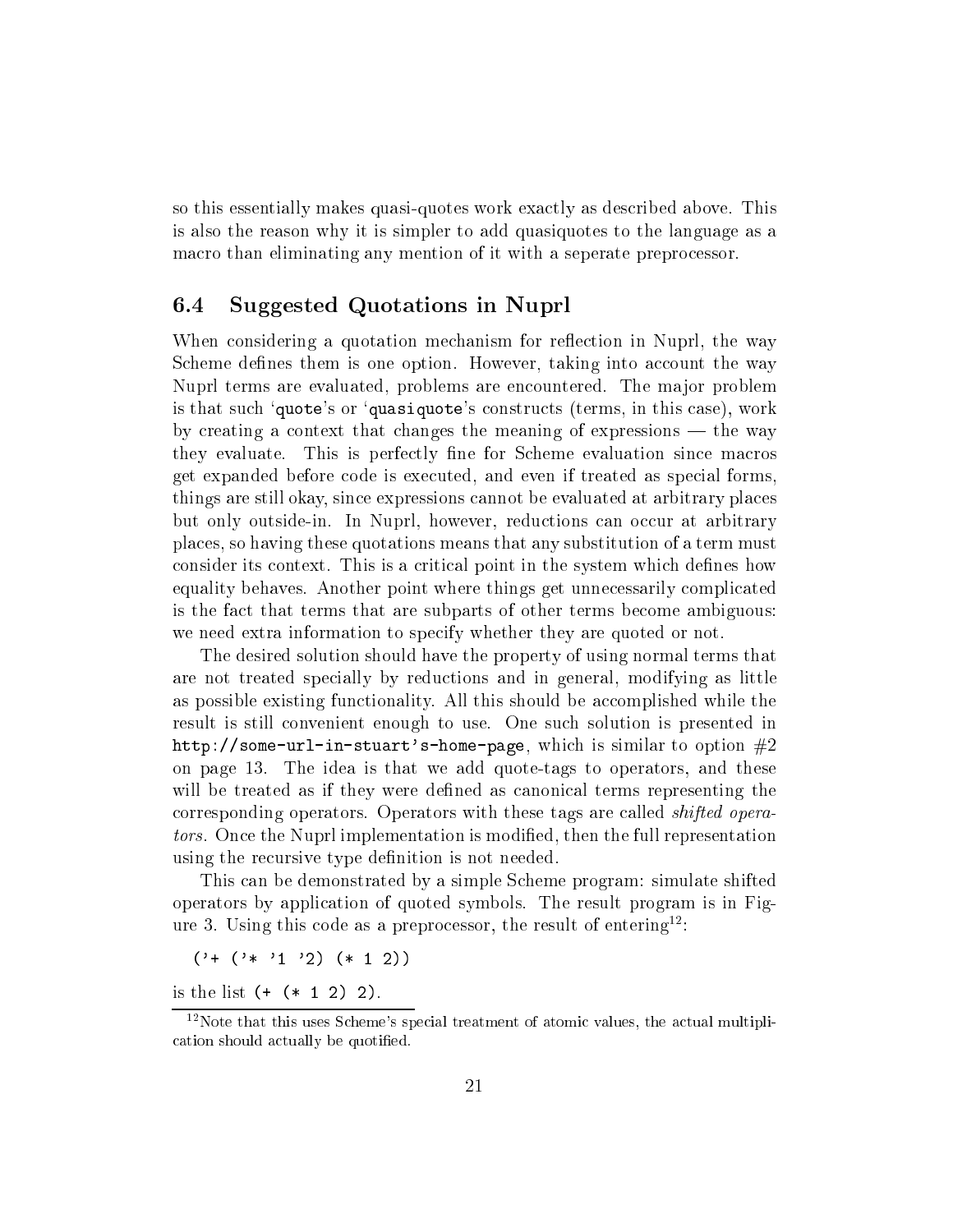```
(define (prepro
ess expr)
  \sqrt{2} (\sqrt{2} ) \sqrt{2} (pairs) \sqrt{2}(list? (
ar expr))
                 \sim \sim \sim \sim \sim \sim \sim \sim(eq? (
aar expr) 'quote))
          (prepro
ess (
ons 'list expr)))
         ((list? expr) (map prepro
ess expr))
         (else expr)))
```
Figure 3: Prepro
essing shifted operators in S
heme.

This is, of course, only a simulation that uses actual Scheme quotes for reating syntax representations, but it is a good demonstration of this idea when it is implemented for Nuprl terms:  $\cdot$ +' is the shifted version of the  $\cdot$ +' operator. One additional fa
t that an be observed here is that this quotation style is also efficient: it prevents the exponential growth of expression sizes when it is quotified multiple times. For example, if we use the preprocessor of Figure 2, then quoting the simple expression (+ <sup>1</sup> 2) three times yields:

```
(list 'list
      (list 'quote 'list)
      (list 'list (list 'quote 'quote) (list 'quote '+))
      (list 'list (list 'quote 'quote) (list 'quote '1))
      (list 'list (list 'quote 'quote) (list 'quote '2)))
```
whereas the new style of quotation using operator shifting yields a simple: ('''+ '''1 '''2). Note also that the S
heme-style version of this will be even simpler: '''( $+ 1 2$ ), but this is due to the simplicity of using contexts.

As demonstrated, the context of a logical system such as Nuprl makes S
heme-style quotes too omplex and the above quotation me
hanism helps in that. However, ontextual quotes are still useful, as an be seen by their usage in informal language. This makes a good justification for providing a S
heme-like quasiquote me
hanism that will be translated by a prepro
essor to actual terms, similar to the idea of color-coding quotations.

## $\overline{7}$

 The provability/programming relation expresses itself as proofs that talk about other proofs whi
h translate to programs that write pro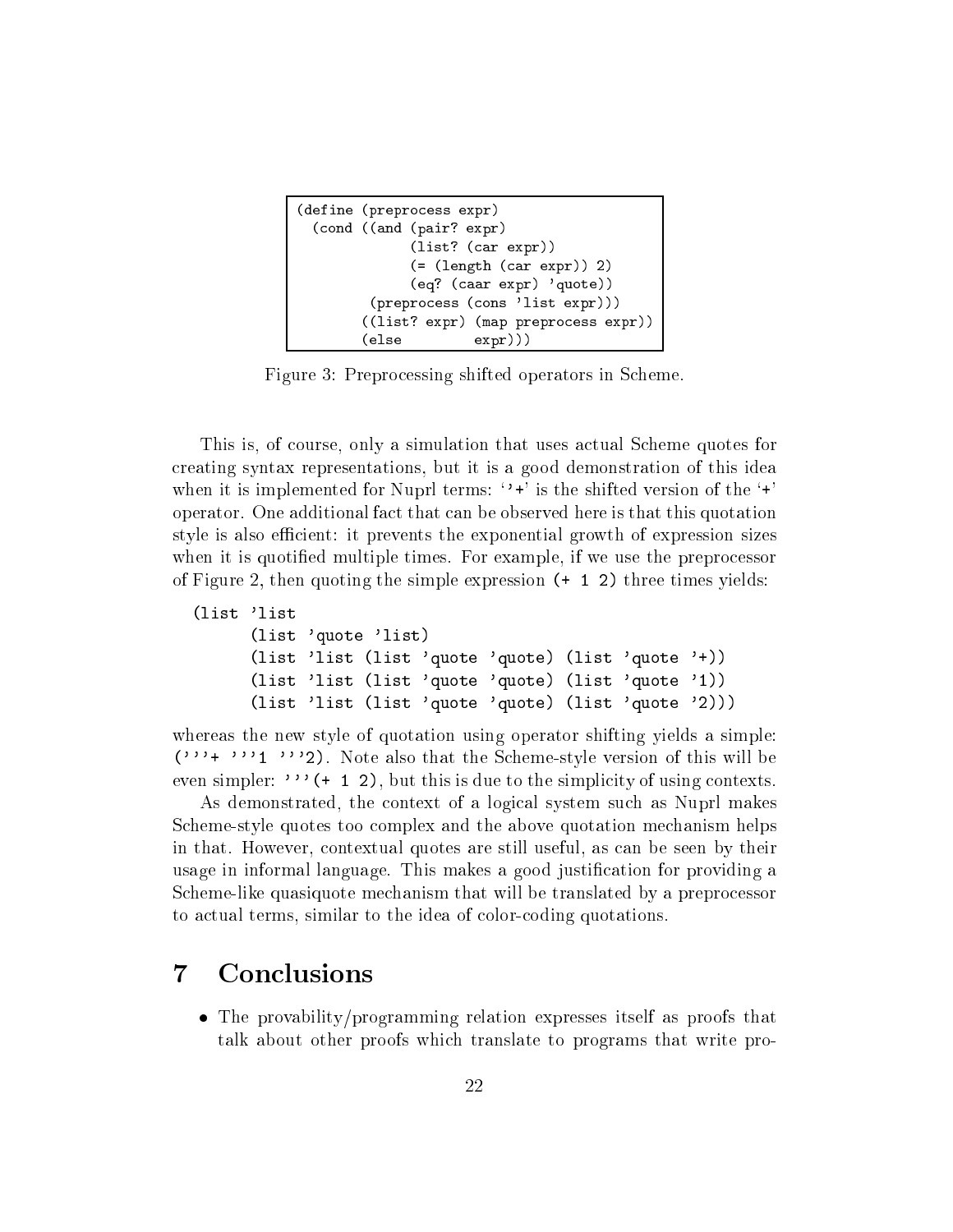grams — this is close to macros and staged evaluation/compilation. Working with macros is an old subject that is very well-known and I believe that these te
hniques an help formalizing provability up to a point where it can be used in a computer-aided logic environment su
h as Nuprl. One example for a possible ontribution of this might be an implementation of tactics as meta-proofs. An implementation is therefore needed to fully understand this relation.

- ted implementation of a small system will be a second term of a system will see be a good starting point for playing with these ideas. This should be a very small system that can do simple refinements without the major complexity of Nuprl (such as tactics, display forms, interactive editor, sophisticated rewrites etc.). There is enough to learn from such an experien
e, and it an then be extended.
- ity of September 1, and the evaluation in the exposition of the evaluation of the evaluation of the evaluation function of the language to its programs makes reflection simple and  $\gamma$  'neat'  $\gamma$  it is very small, very simple and very elegant. I believe that similar techniques can be useful in the Nuprl case as well.
- the structure for the structure for the structure of the structure the structure  $\mathcal{A}$  there internal structure constructor (of terms in the Nuprl case) to the user level will make reflection much simpler. This can be done as discussed in Se
tion 6.
- The benets of having a re
e
tion me
hanism was shown as an extremely useful tool in numerous domains, not only programming languages, but other substrate systems as well — operating systems, obje
t systems, data bases et
. Nuprl is a substrate system of yet another kind, and as such, it will probably benefit as well from a reflection mechanism. One such benefit, getting tactics as results of reflected proofs is mentioned above, but again: an implementation is ne
essary to fully explore the possibilities.
- Another question that needs an answer is whether it is possible to achieve reflection by proving a Mini-PRL system inside itself and have it be the extraction of this process. This will be the first logical system which can "verify itself" in some interesting sense. We know that there must be some external mechanism to make a reflective system work, it